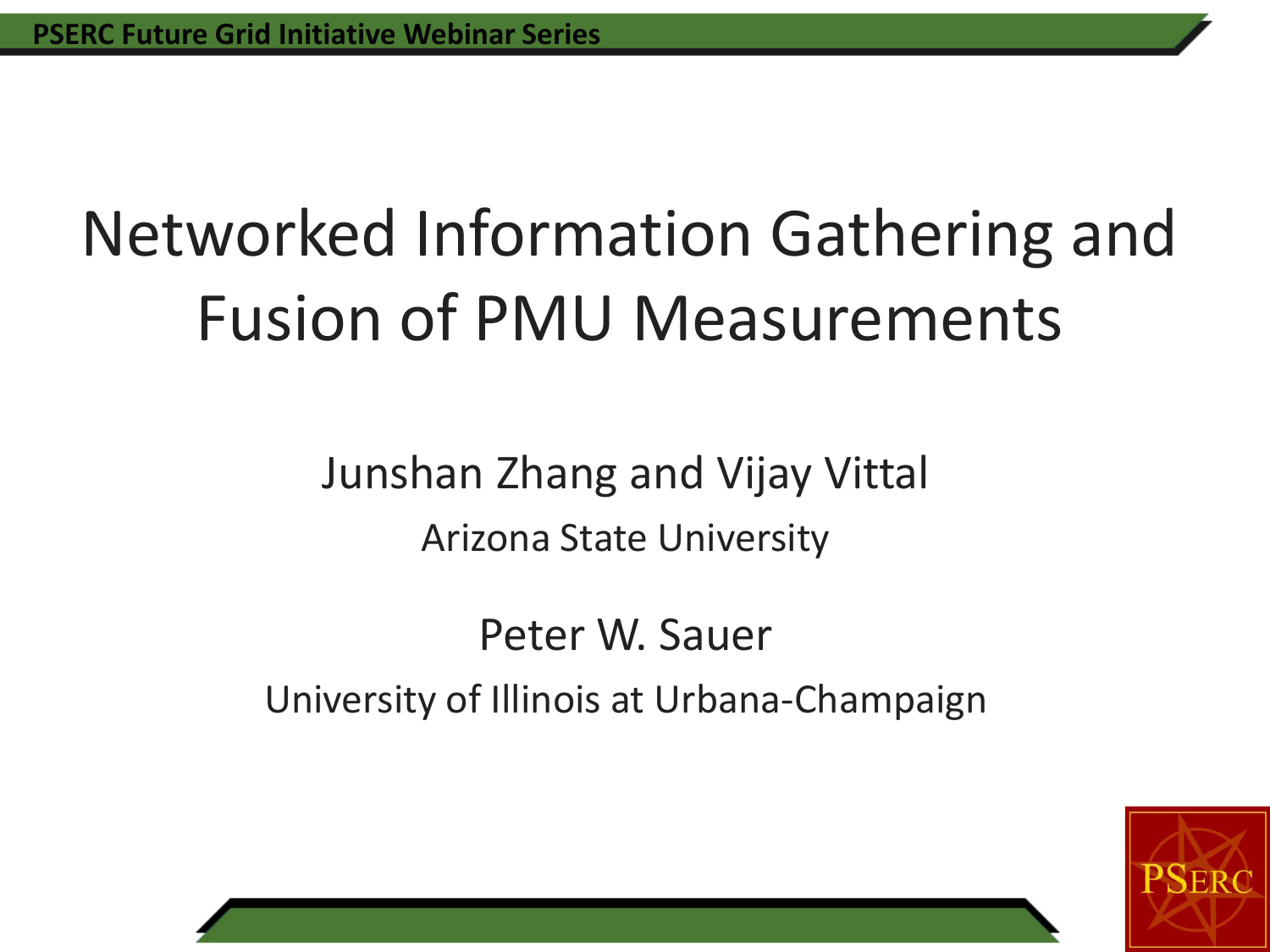## Background

- For smart grid in the making, a key step is to modernize its cyber-infrastructure , where real-time, lightweight, and adaptive algorithms are developed for three core functionalities, namely measurement, communication, and fusion
- Existing supervisory control and data acquisition (SCADA) systems provide only the static states or the quasi-static states of the power grid
- The synchrophasor technology is emerging as an enabling technology to facilitate both information interaction and energy interaction between providers and customers
- It is critical to develop reliable and secure communication systems for synchrophasor data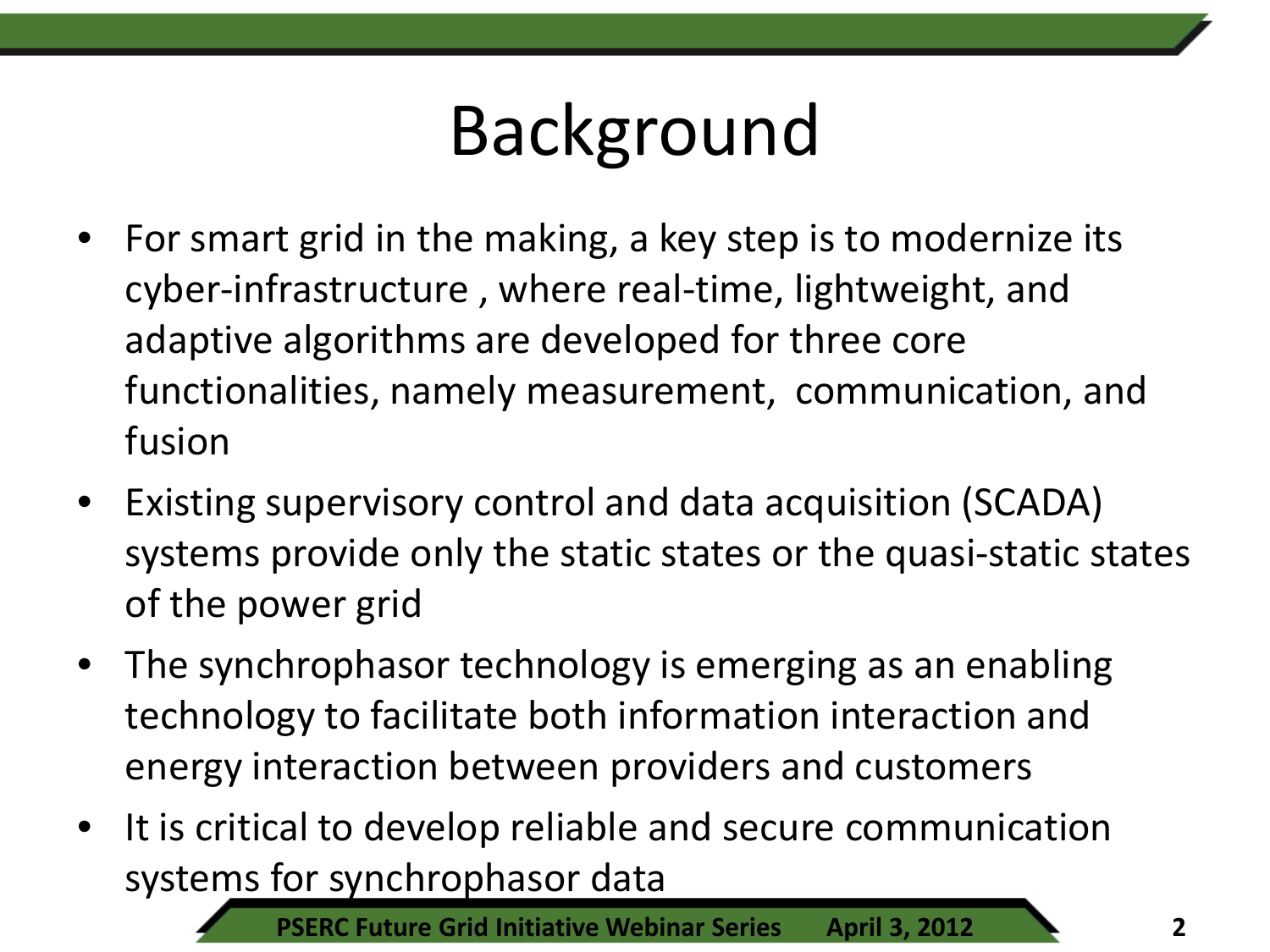## **Outline**

- I) Networked communications of synchrophasor data
- II) Networked computation and fusion of synchrophasor data
- III) Robust architecture for smart grids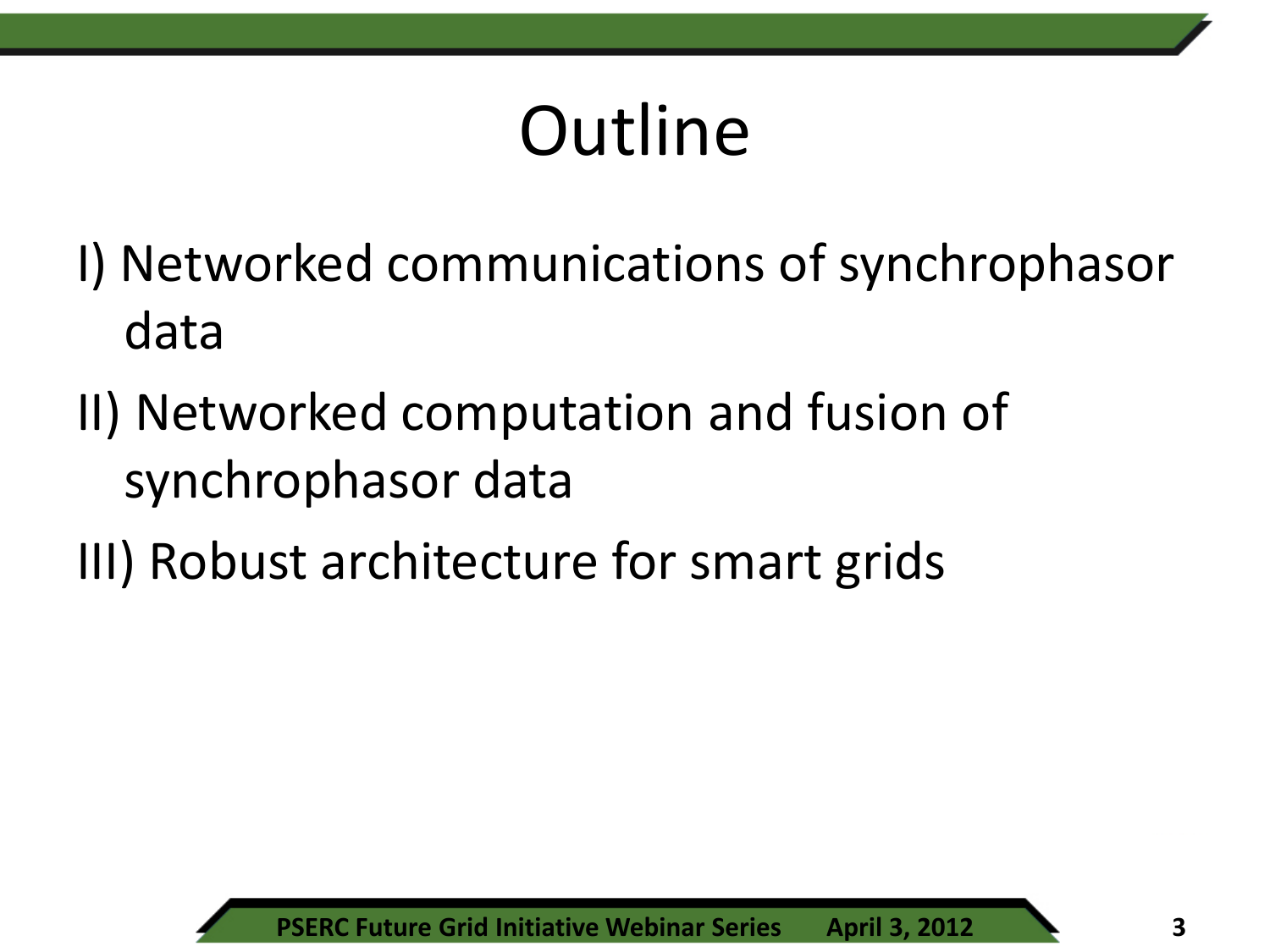#### I) Networked Communications of Synchrophasor Data

- Deregulation of the power industry has moved the operations of power grids from vertically integrated centralized management to coordinated decentralized management
- The North American SynchroPhasor Initiative (NASPI) plays a critical role in coordinating the information management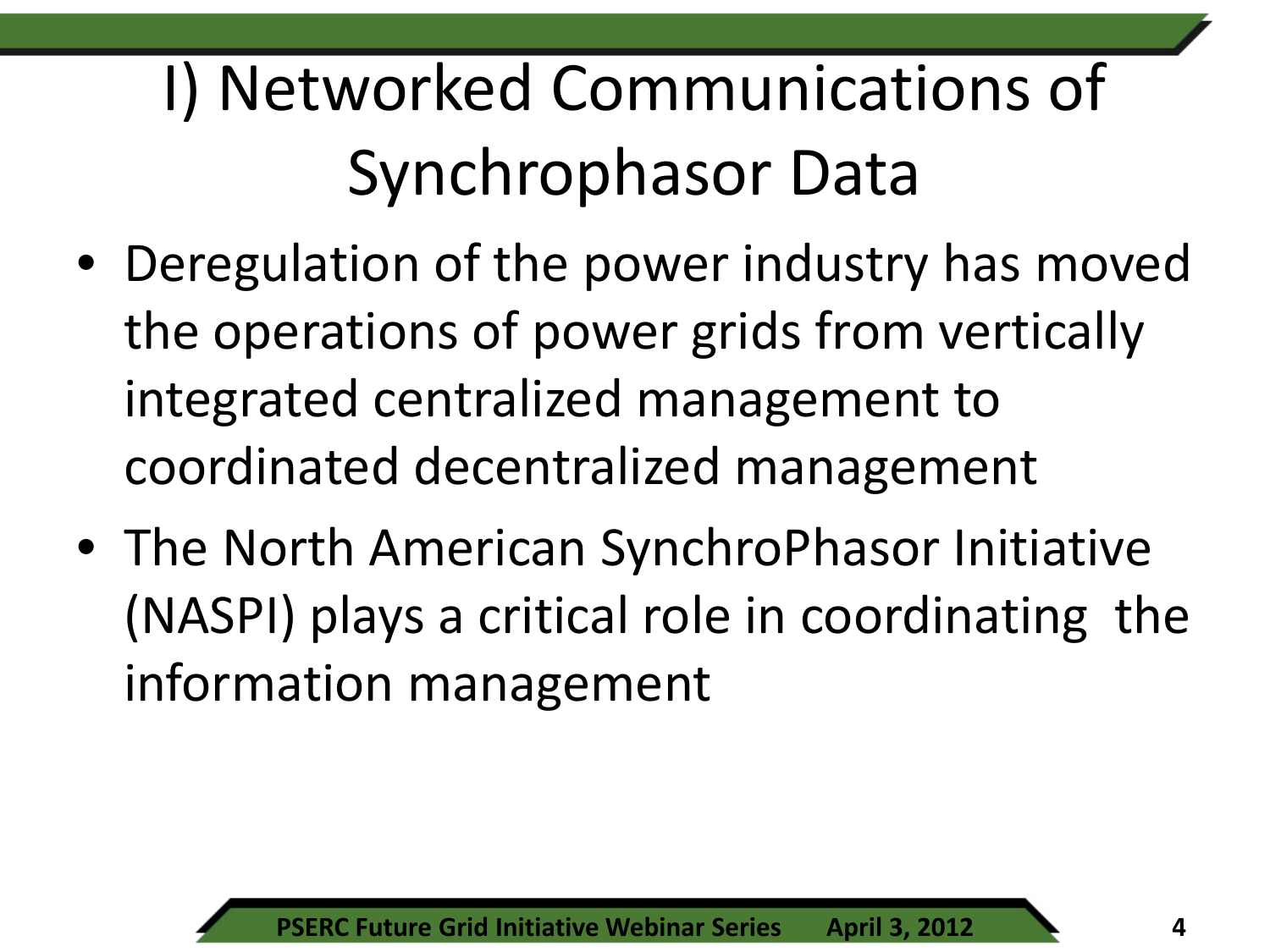#### Phasor Measurement

• Phasor: an electrical quantity with magnitude and angle



- A PMU is a device measuring fundamental-frequency voltage and current phasors up to 60 samples per sec
- Synchronized by GPS time stamps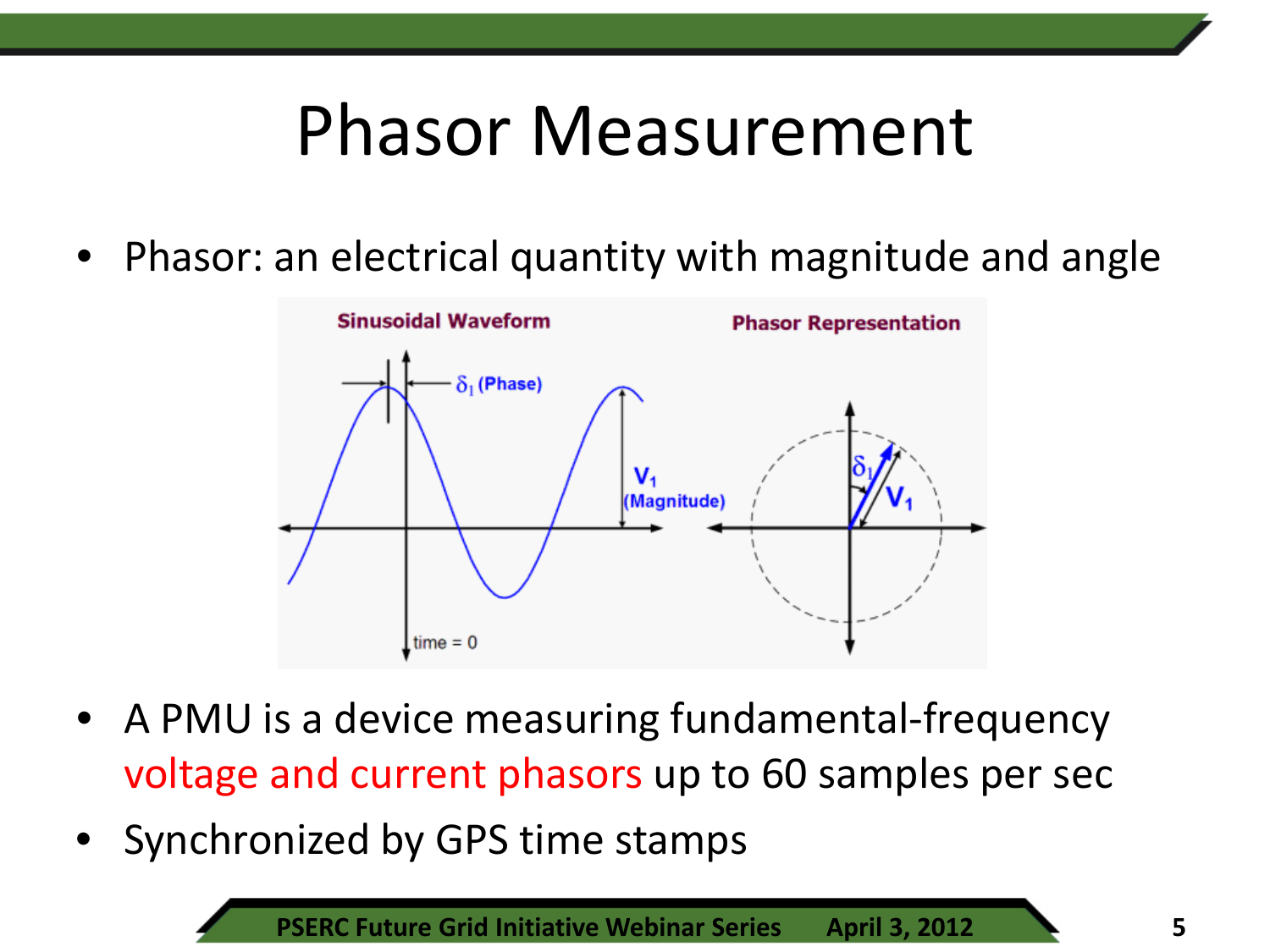#### Hierarchical Information Architecture

- Intra-utility level communications
	- synchrophasor data gathering and archiving: PDCs gather and align measurements from PMUs, and then submit them to utility control centers for archiving
- Inter-utility level communications
	- ensures the high availability of synchrophasor data (both real-time data and historical data) to support different wide-area applications

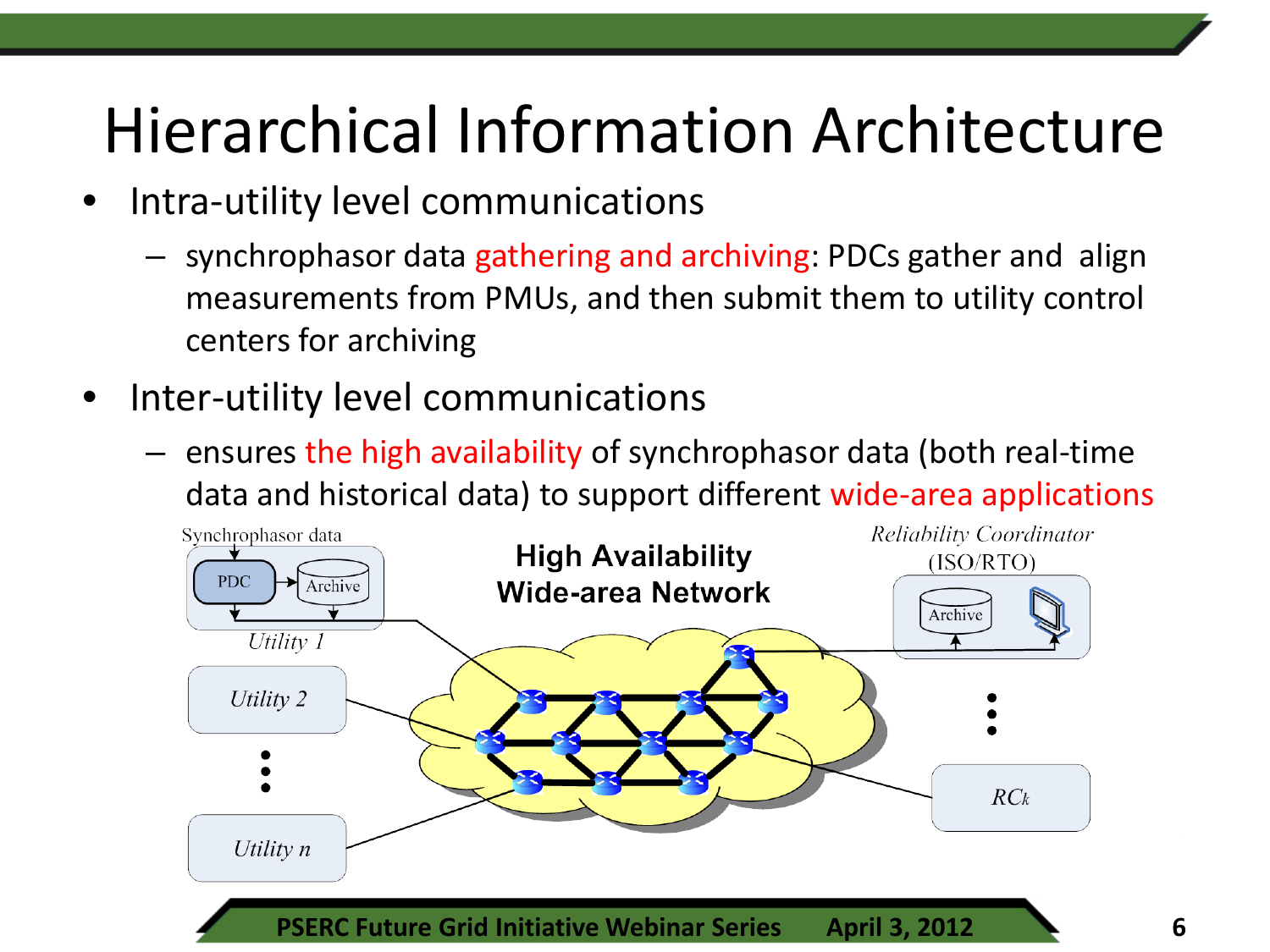## Redundant Configuration of Intrautility Level Communication Systems



- PMUs and PDCs in redundant pairs
- redundant communication links
- primary and backup control centers
- PMU registry ensures that only one copy of the redundant measurements is archived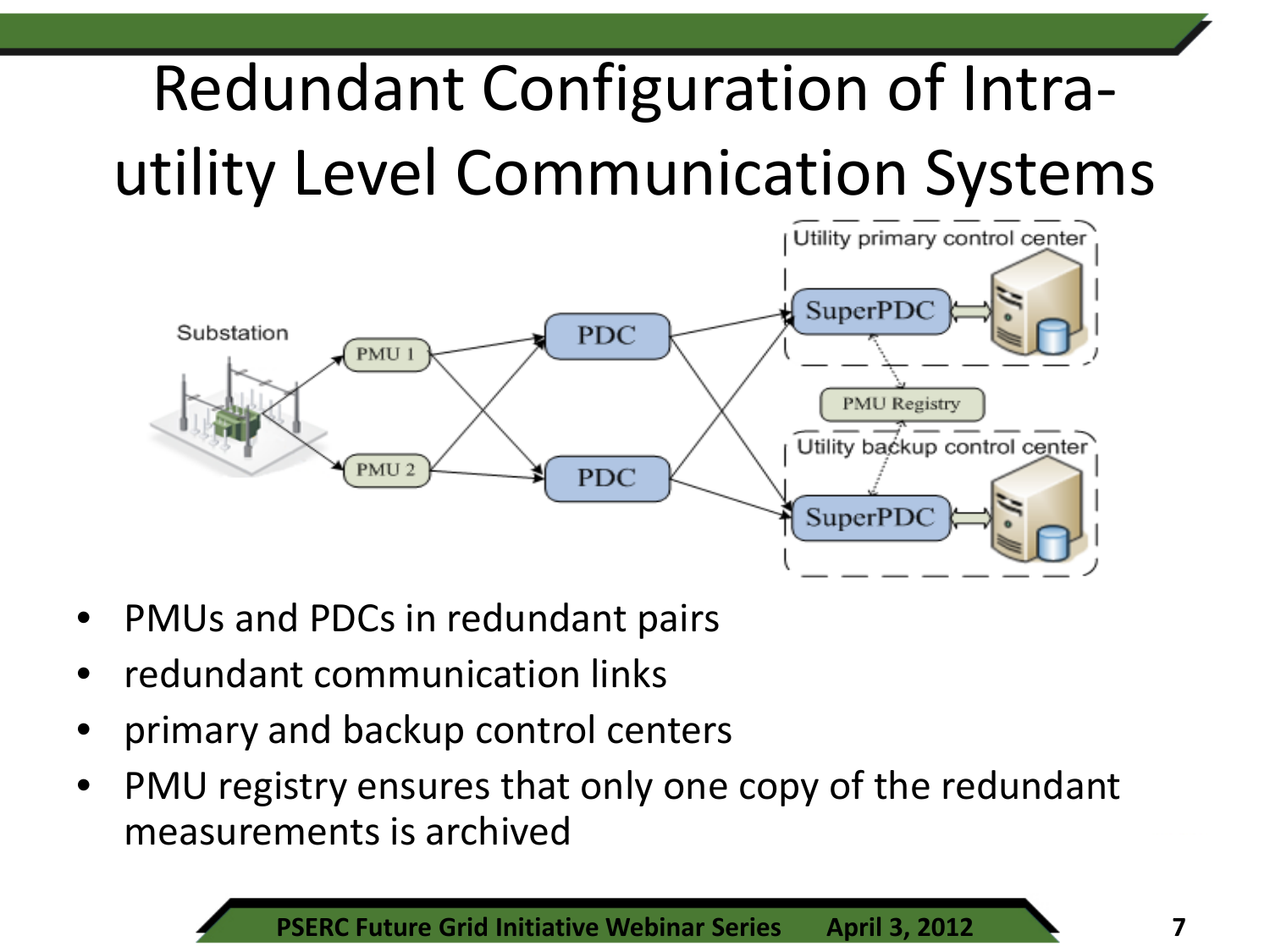# Inter-utility Level Data Delivery

Synchrophasor-based applications can be classified into three categories:

• wide-area monitoring

*e.g., visualization, state measurement and estimation, load model synthesis*

• wide-area protection and control

*e.g., dynamic security assessment (DSA), voltage stability detection and correction, islanding control*

• post-event analysis

*e.g., fault detection and localization, model validation*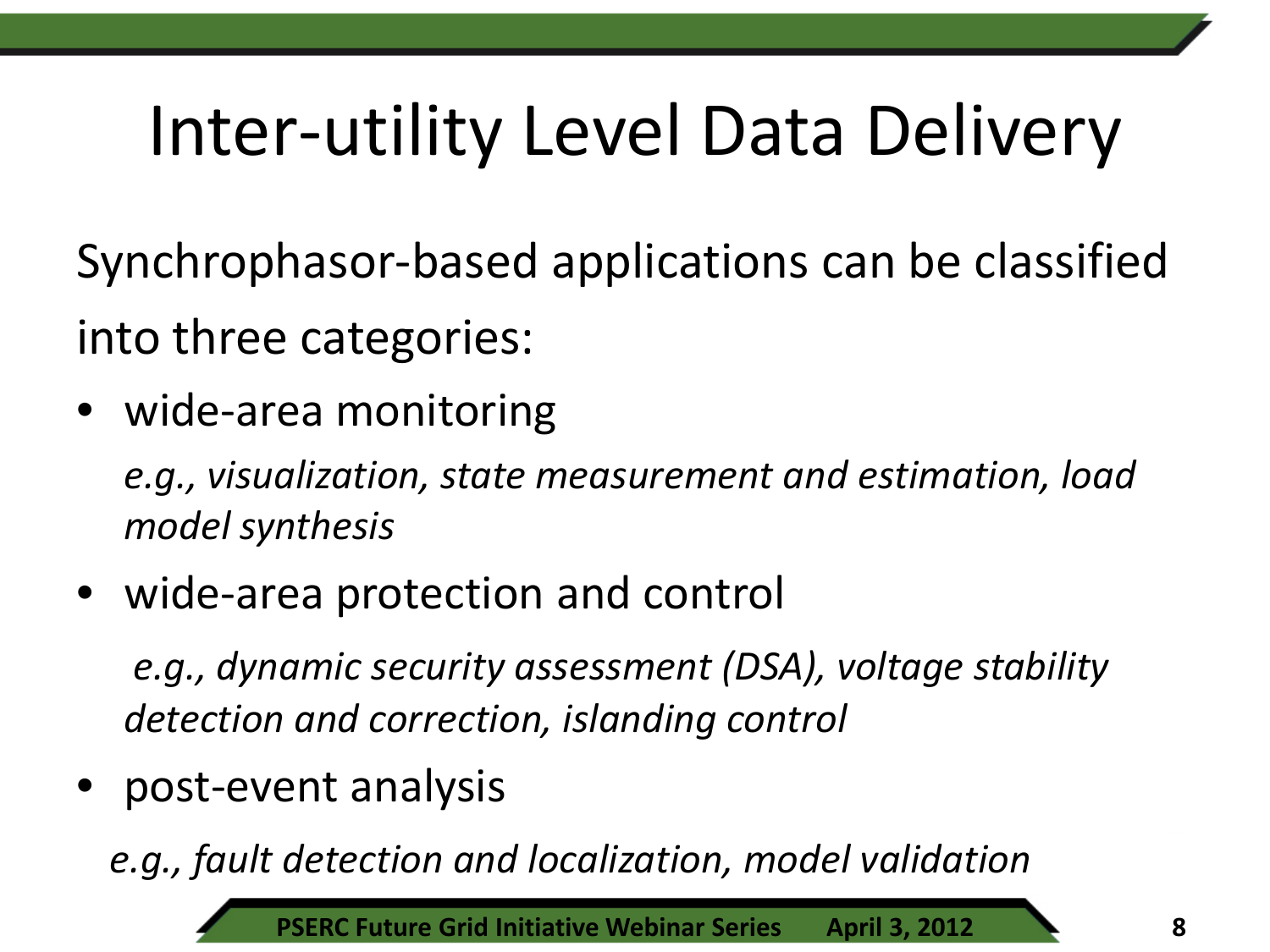#### QoS Requirements of Synchrophasor Data Communications

|                              | <b>Monitoring</b> | <b>Protection and</b><br>Control | <b>Post-event Analysis</b><br>and Research |
|------------------------------|-------------------|----------------------------------|--------------------------------------------|
| Latency                      | $<$ 1000 $ms$     | $<$ 5 ms                         | $10^4 - 10^6$ ms                           |
| <b>Updating</b><br>frequency | $1-120$ Hz        | 30-120 Hz                        | $<$ 1Hz                                    |
| <b>Priority</b>              | medium - high     | High                             | Low                                        |

*Source: [Bakken'11]*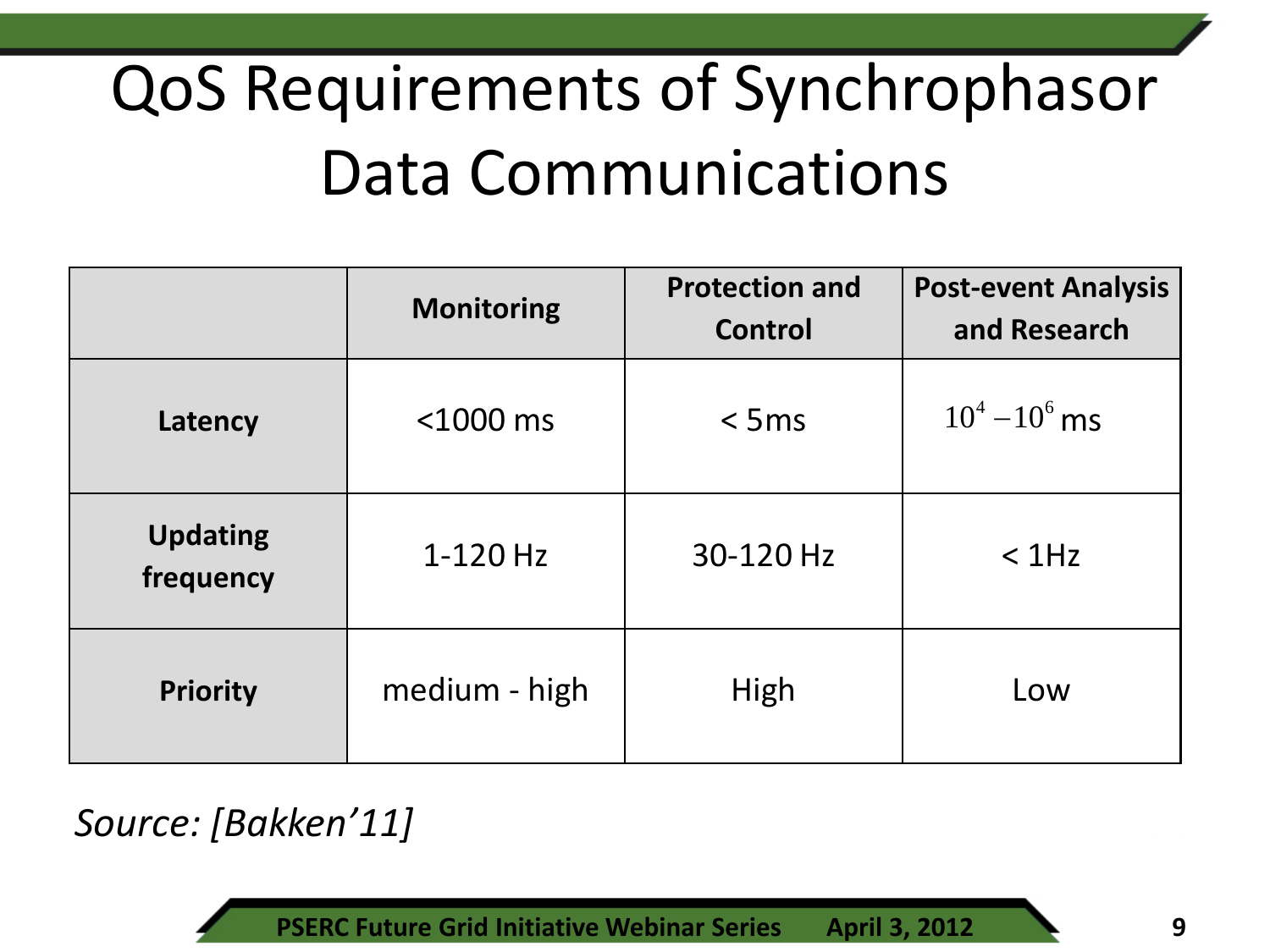## Off-the-shelf Technologies: Good Enough?

- transmission control protocol (TCP)
	- not designed for smart grid applications with diverse latency requirements
	- can incur relatively long delays (on the order of seconds)
	- lacks the provisioning for priorities
- bandwidth reservation technologies
	- inflexible
	- can result in low network utilization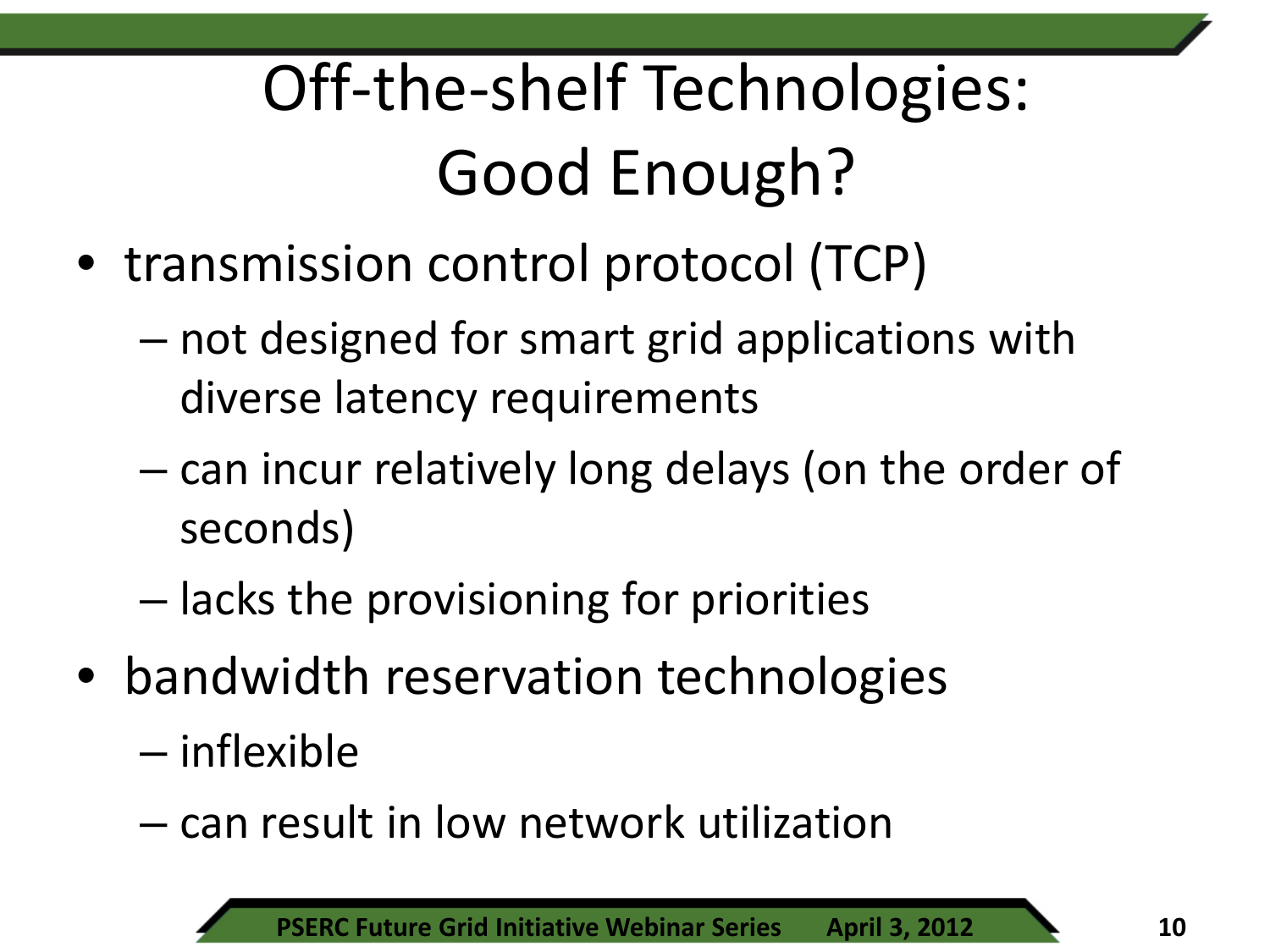Towards Deadline-driven Flexible Synchrophasor Data Delivery (1)

- Several promising techniques (originally proposed for data center communications [Wilson'11]):
- dynamic rate allocation
	- transmitters make rate requests on a slot basis *requested rate = data size / deadline*
	- given the received rate requests, each router dynamically allocate resources to the flows: a multi-objective optimization problem
		- minimize the number of flows which fail to meet their deadlines
		- Maximize network utilization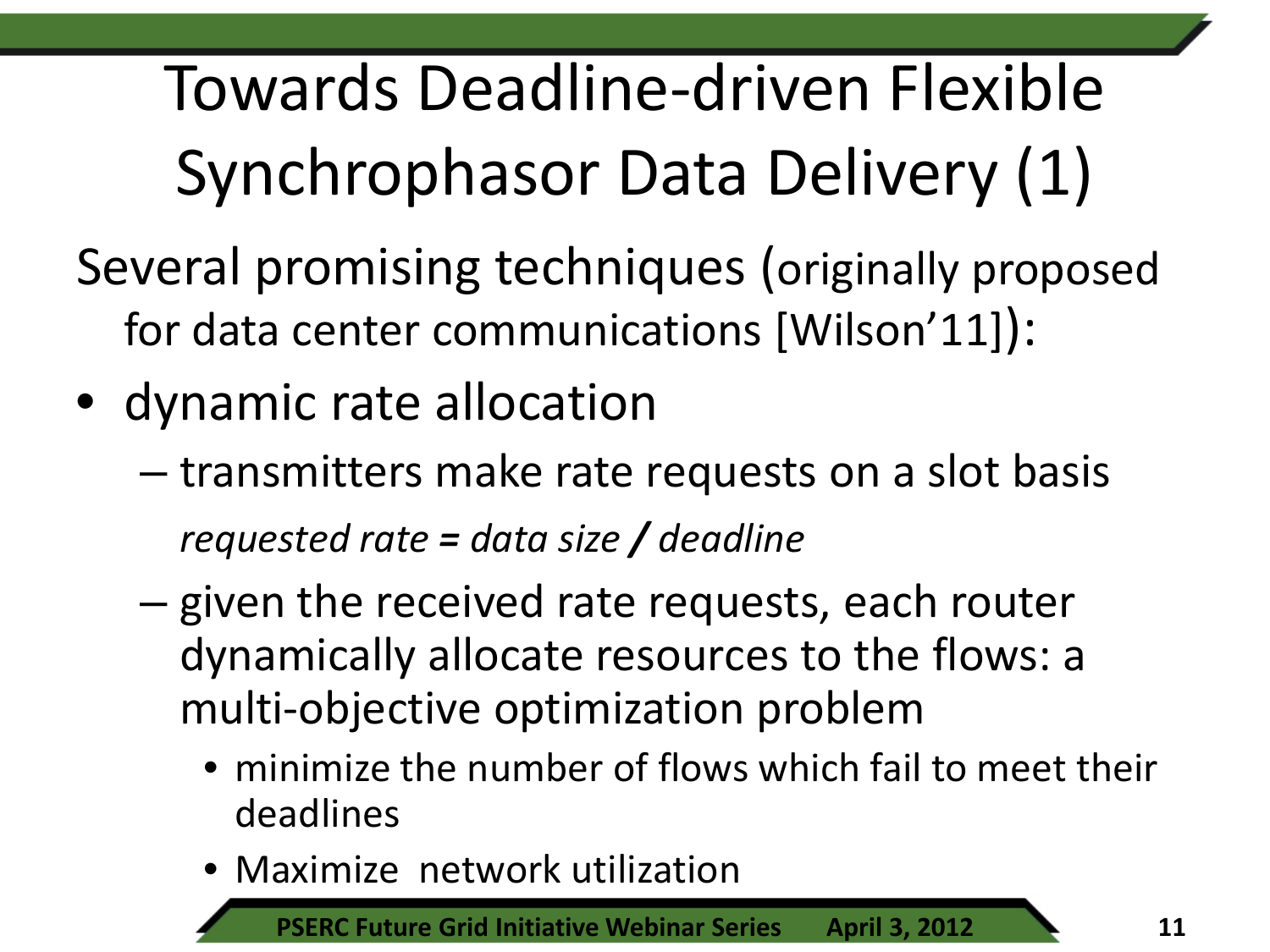## Towards Deadline-driven Flexible Synchrophasor Data Delivery (2)

- queue management
	- routers maintain multiple queues for synchrophasor data
	- queues with higher priorities are allocated resources first
- dynamic flow quenching
	- "load-shedding" under congestion so as to spare resources for the rest of data flows to meet their deadlines

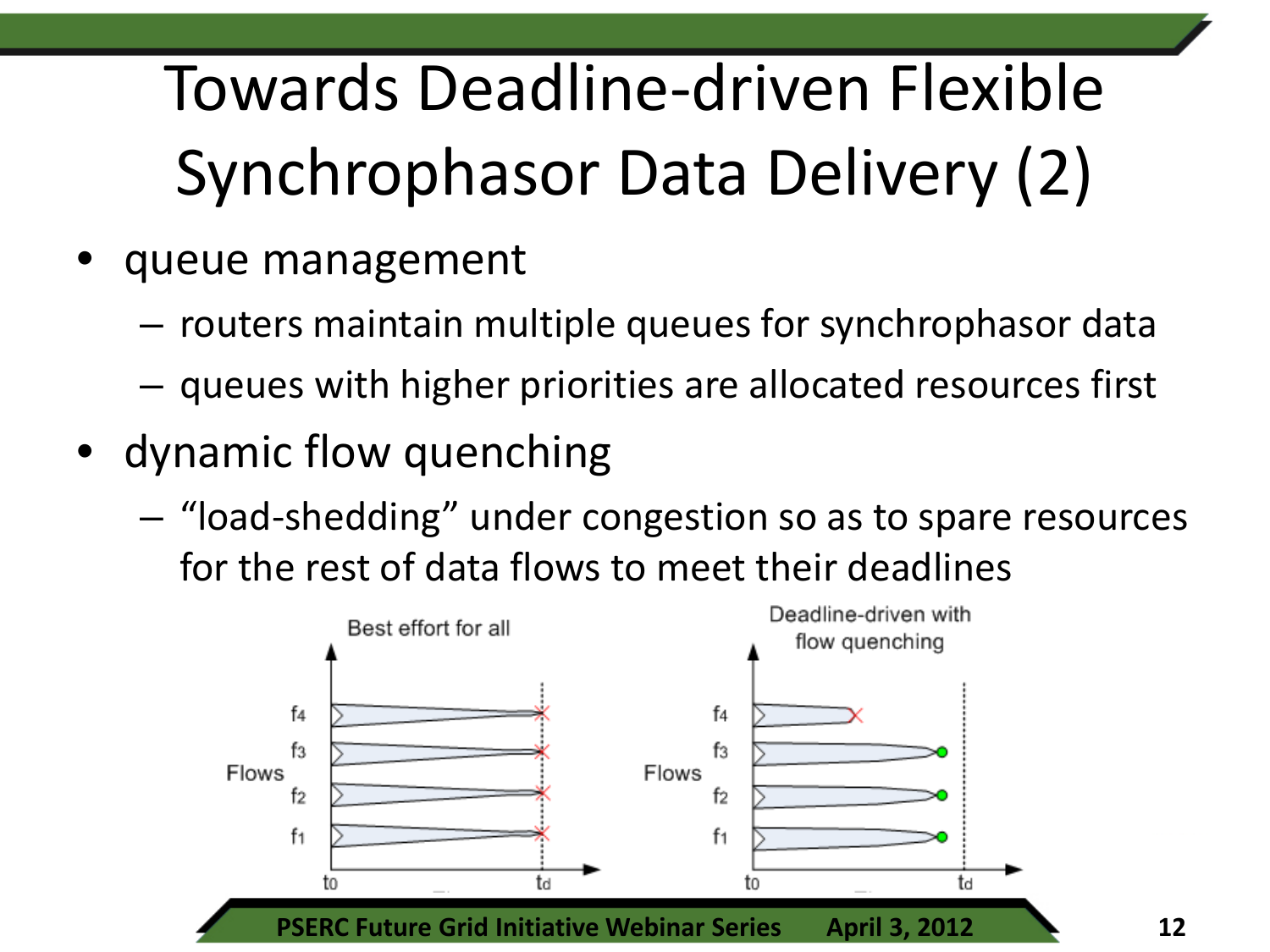II) Networked computation and fusion of synchrophasor data

- Synchrophasor data fusion for online DSA
	- A data-mining framework for online DSA
	- Online DSA with missing PMU data
	- Modeless assessment
- Synchrophasor data fusion for fault detection and localization
	- A GMRF model for synchrophasor data
	- Decentralized network inference using synchrophasor data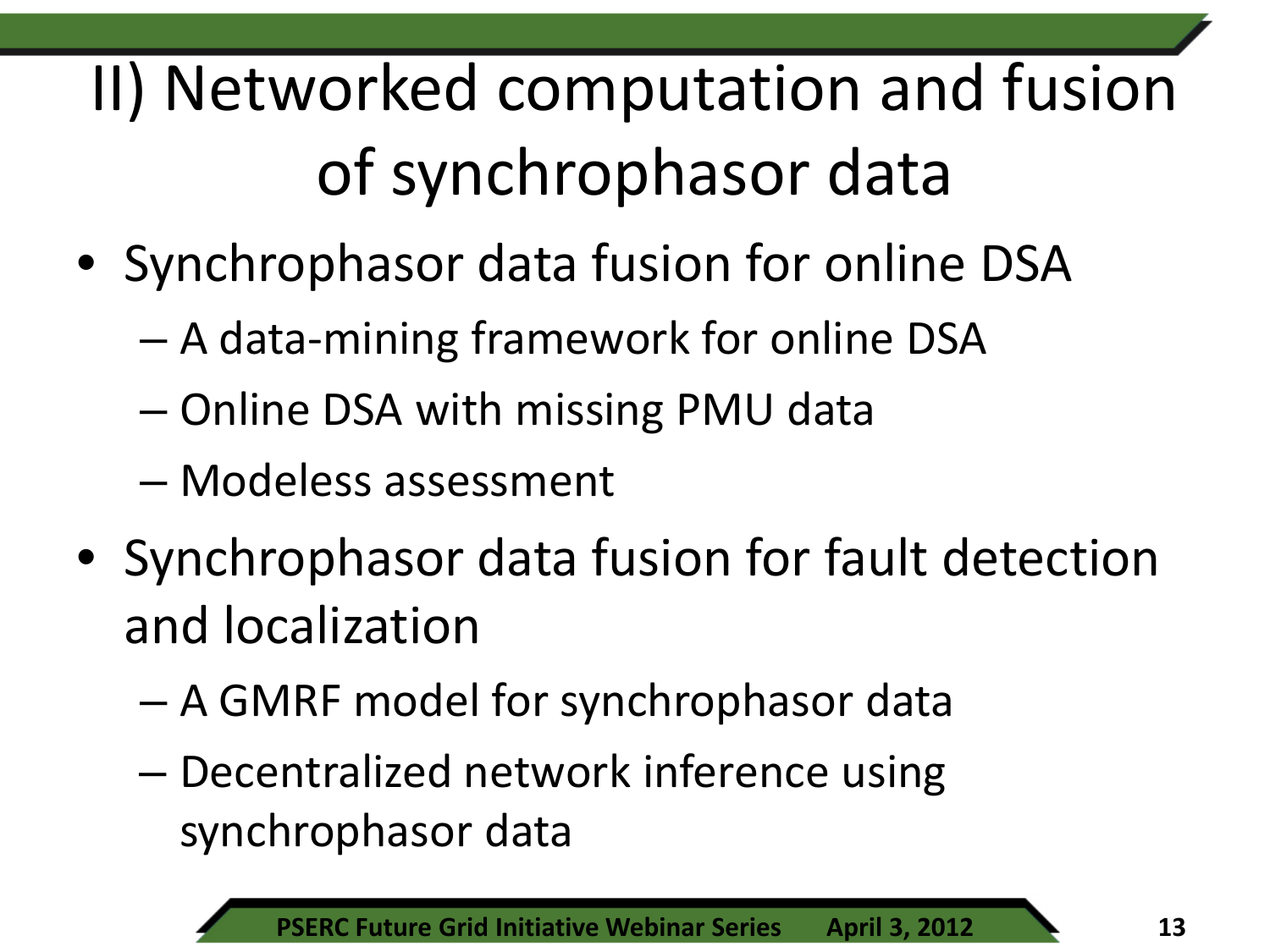#### Dynamic Security Assessment

- Dynamic Security Assessment (DSA)
	- assess the impact of N-k contingencies: transient, voltage, and thermal instability
- Online DSA
	- use real-time measurements
	- security decision for impending system events
	- challenges:
		- a large number of contingencies
		- real-time processing of high-dimensional data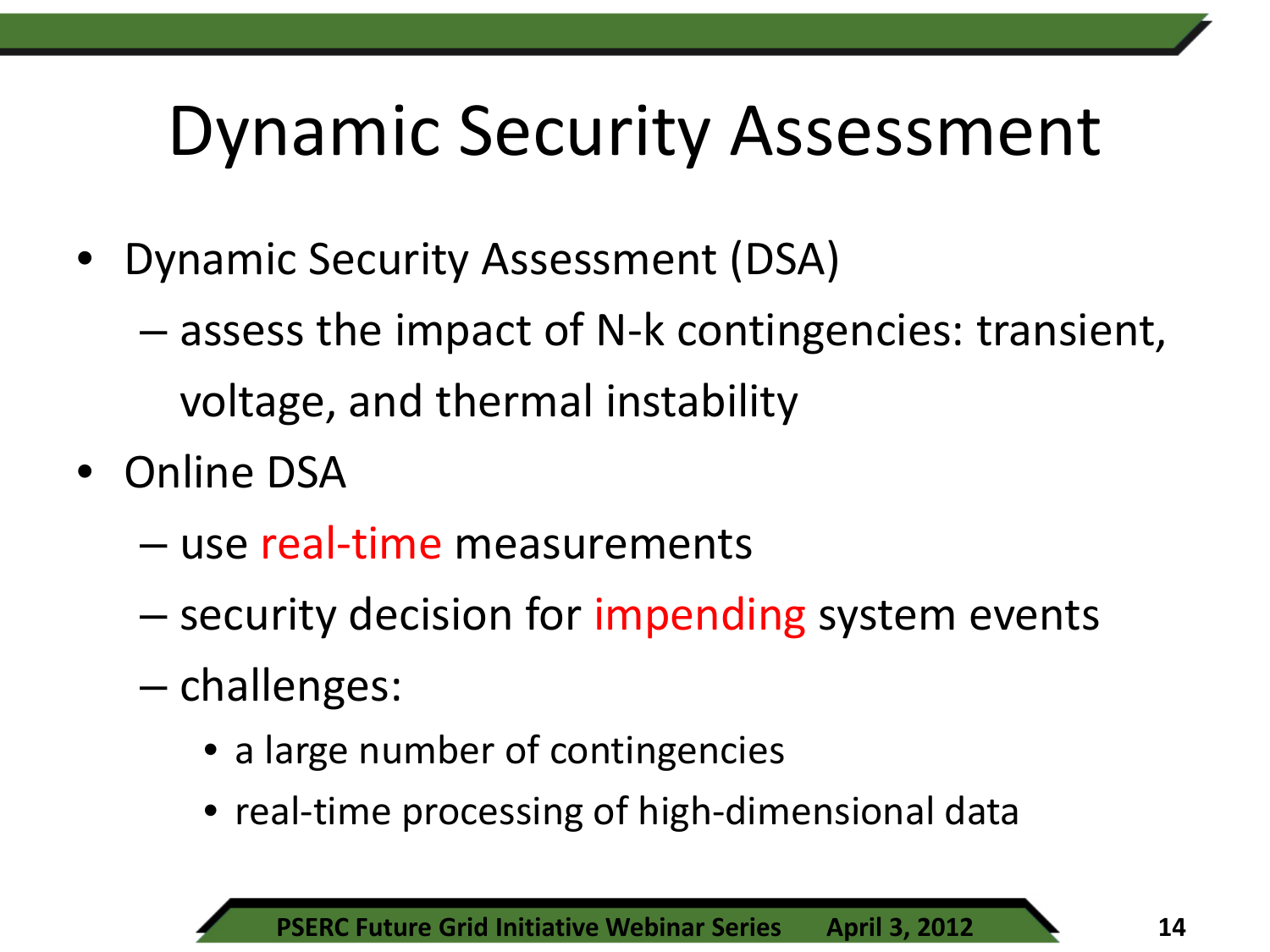#### Data-mining for DSA

- Exhaustive offline study
	- knowledge base

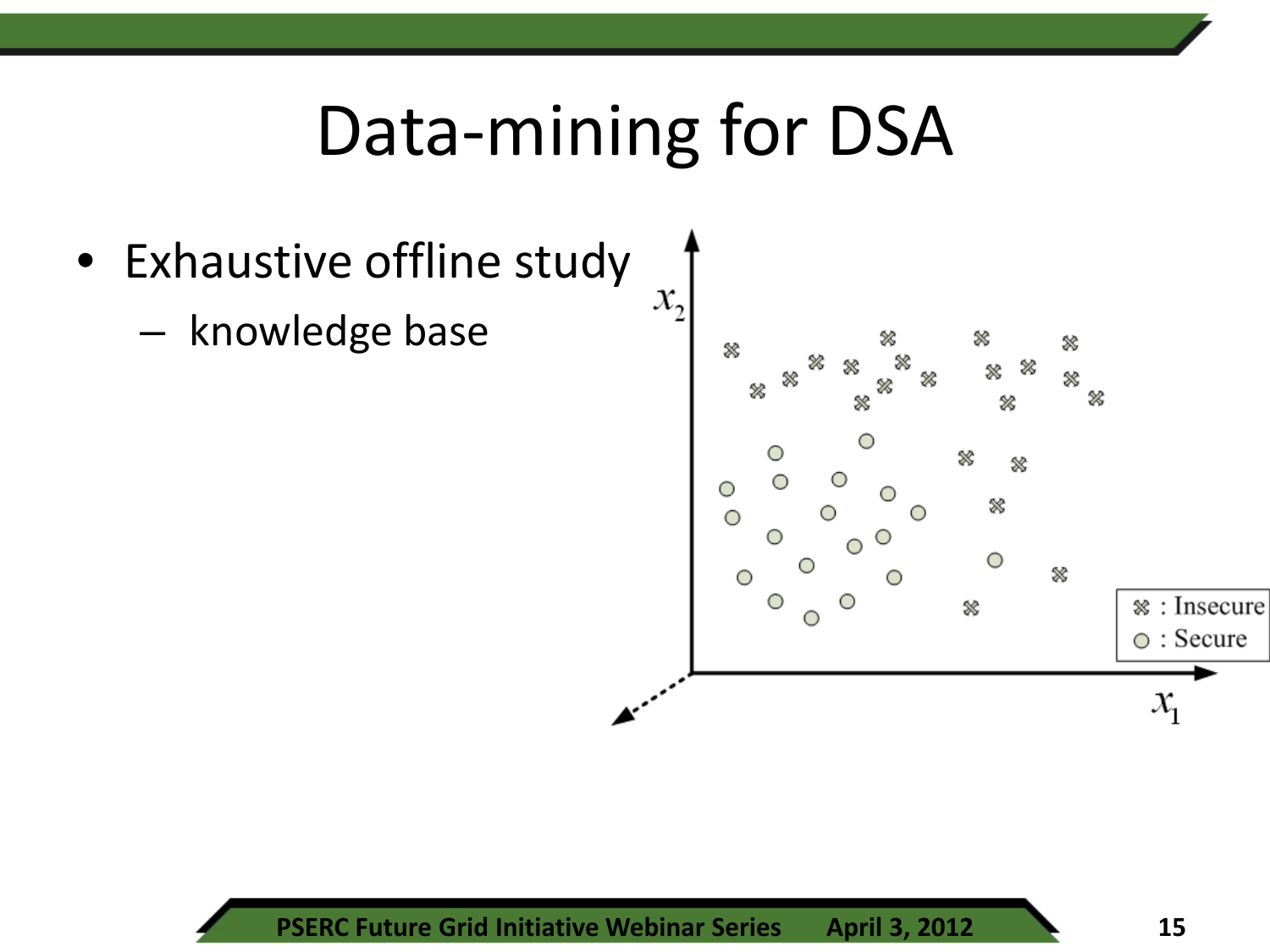#### Data-mining for DSA

- Exhaustive offline study
	- knowledge base
- Data mining
	- classifier
	- decision regions

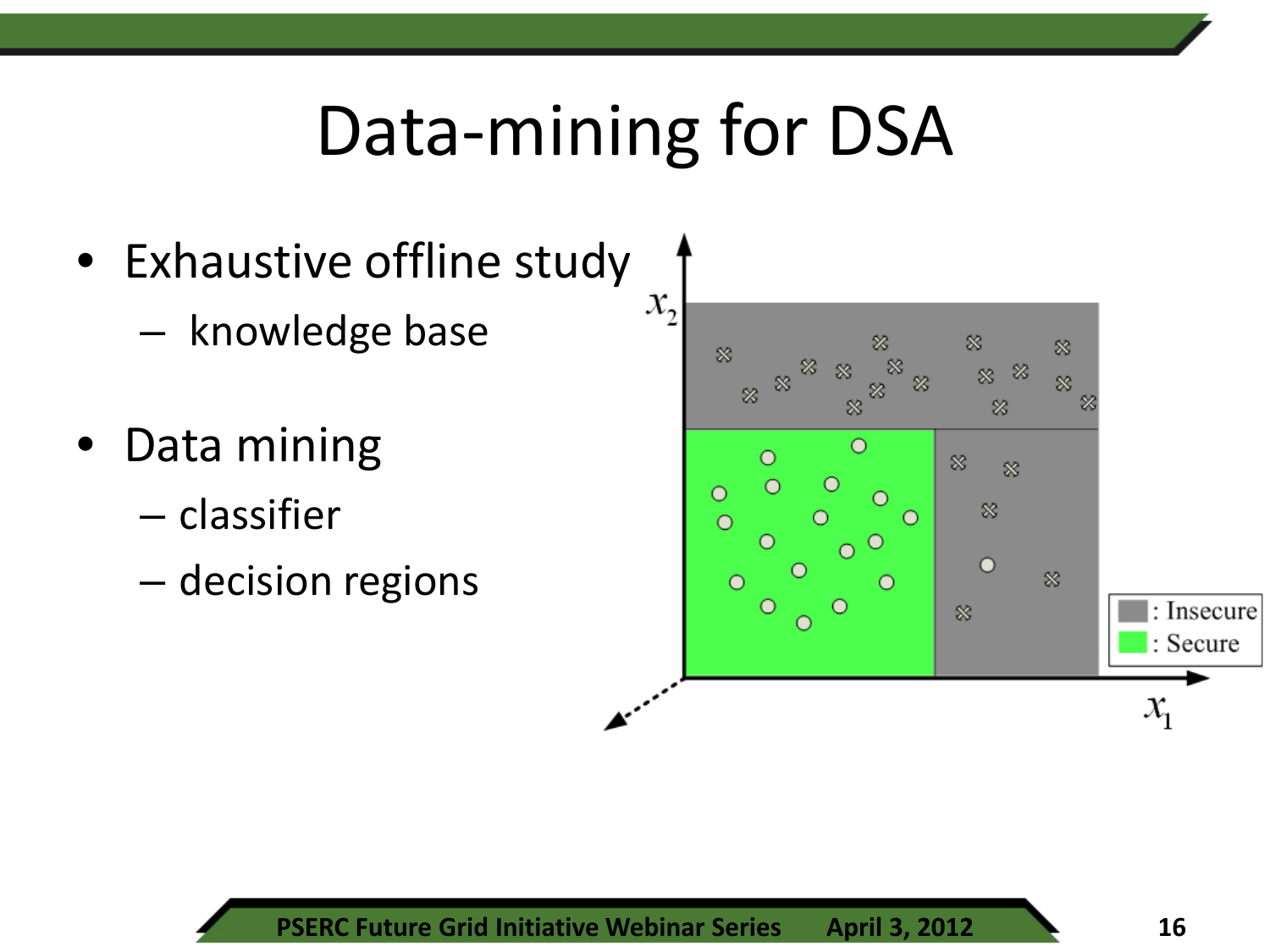## Data-mining for DSA

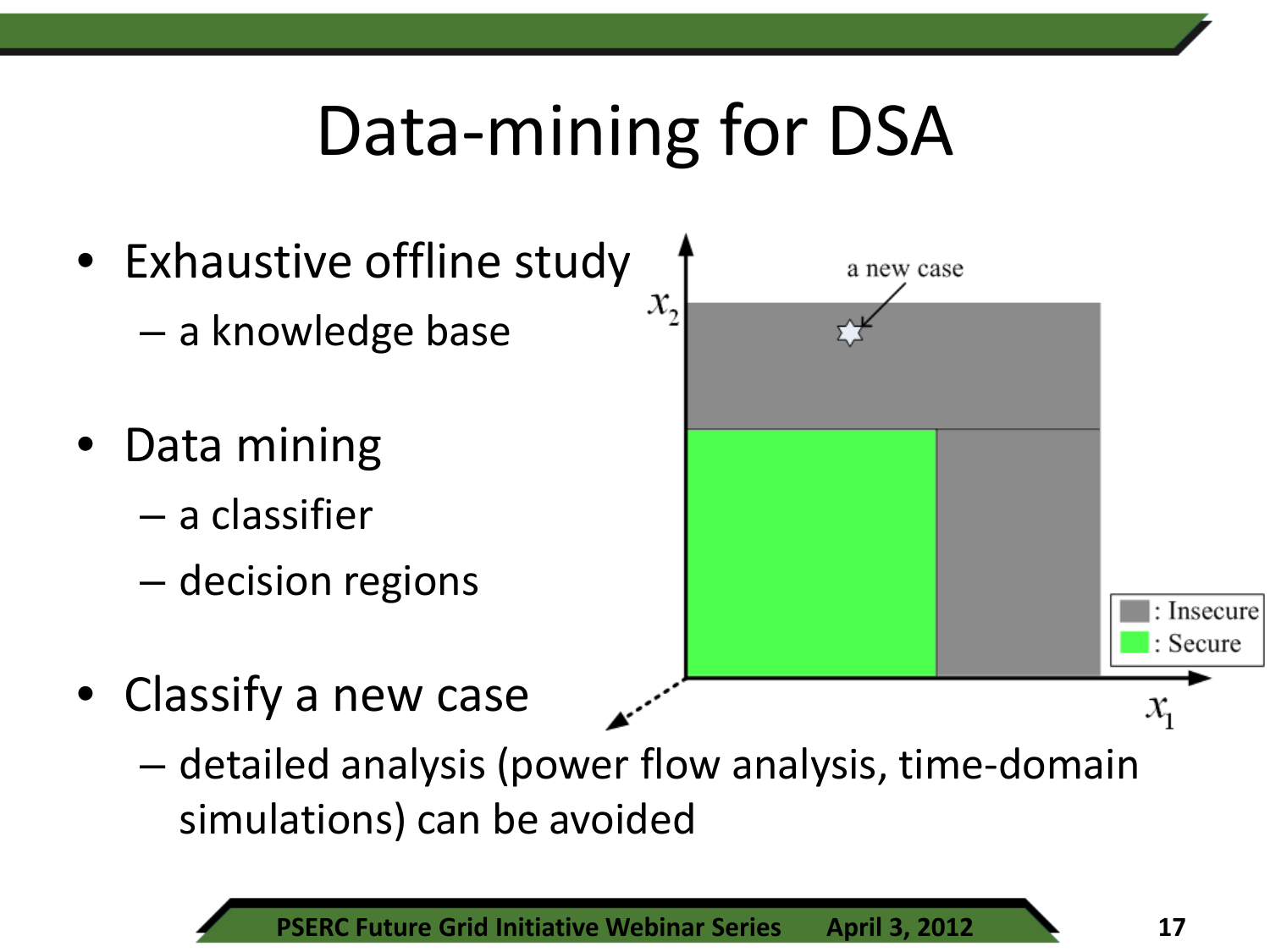#### A Data-mining Framework for Online DSA

Predicted OCs • Offline training Prepare a knowledge base Contingencies Preprocessing (day/hours ahead) Train a classifier Decision regions • Near real-time update New OCs Include new data into the knowledge base New Contingencies Update the classifier Refined decision regions • Online DSA Real-time Classify a new case measurements Secure / Insecure **PSERC Future Grid Initiative Webinar Series April 3, 2012 18**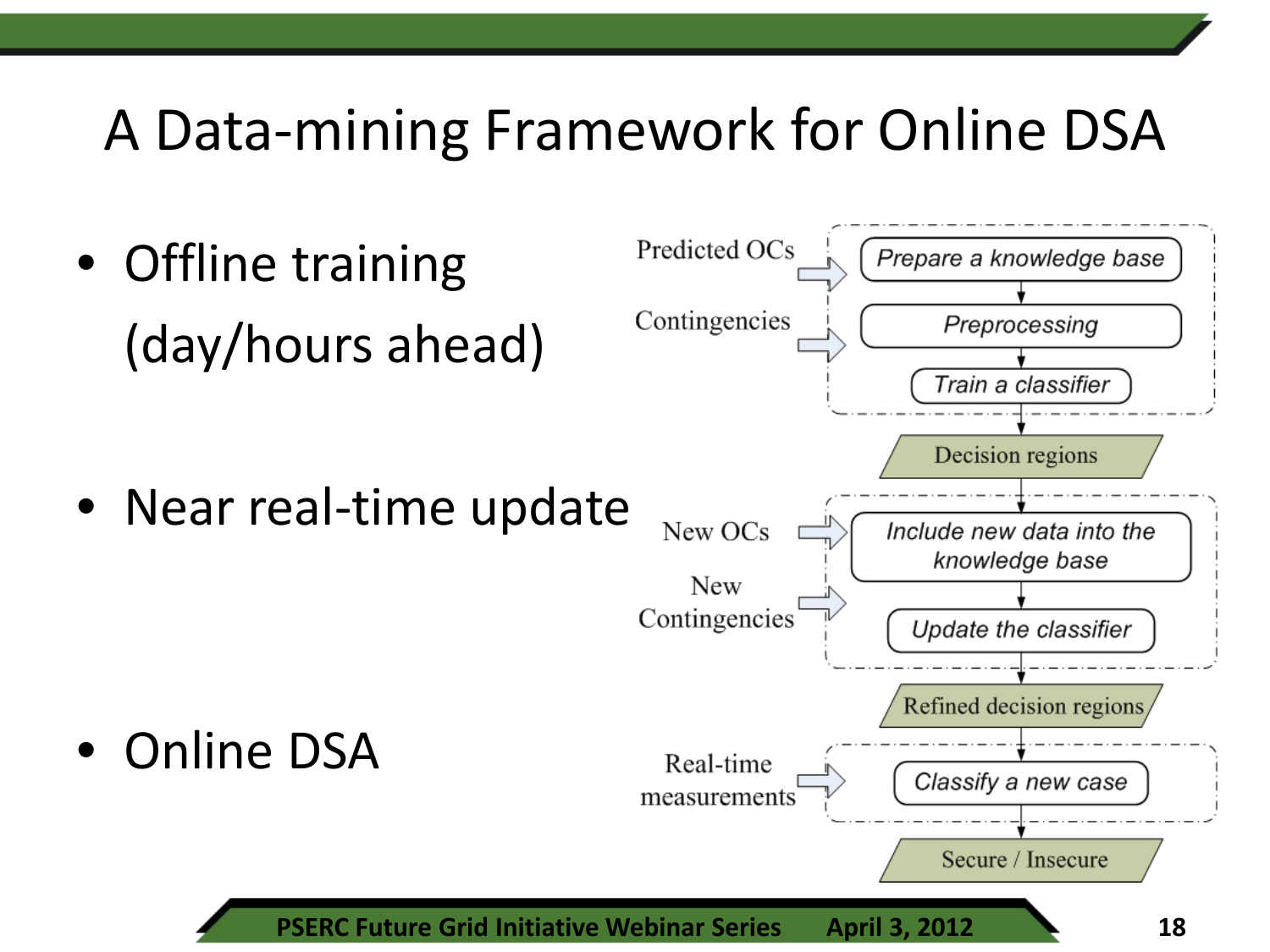# Offline Training (1)

- Classifier via boosting simple decision trees
	- decision tree (DT): a tree-structured model that maps an observation on the attributes to a binary decision
	- decision regions are characterized by several critical attributes and thresholds

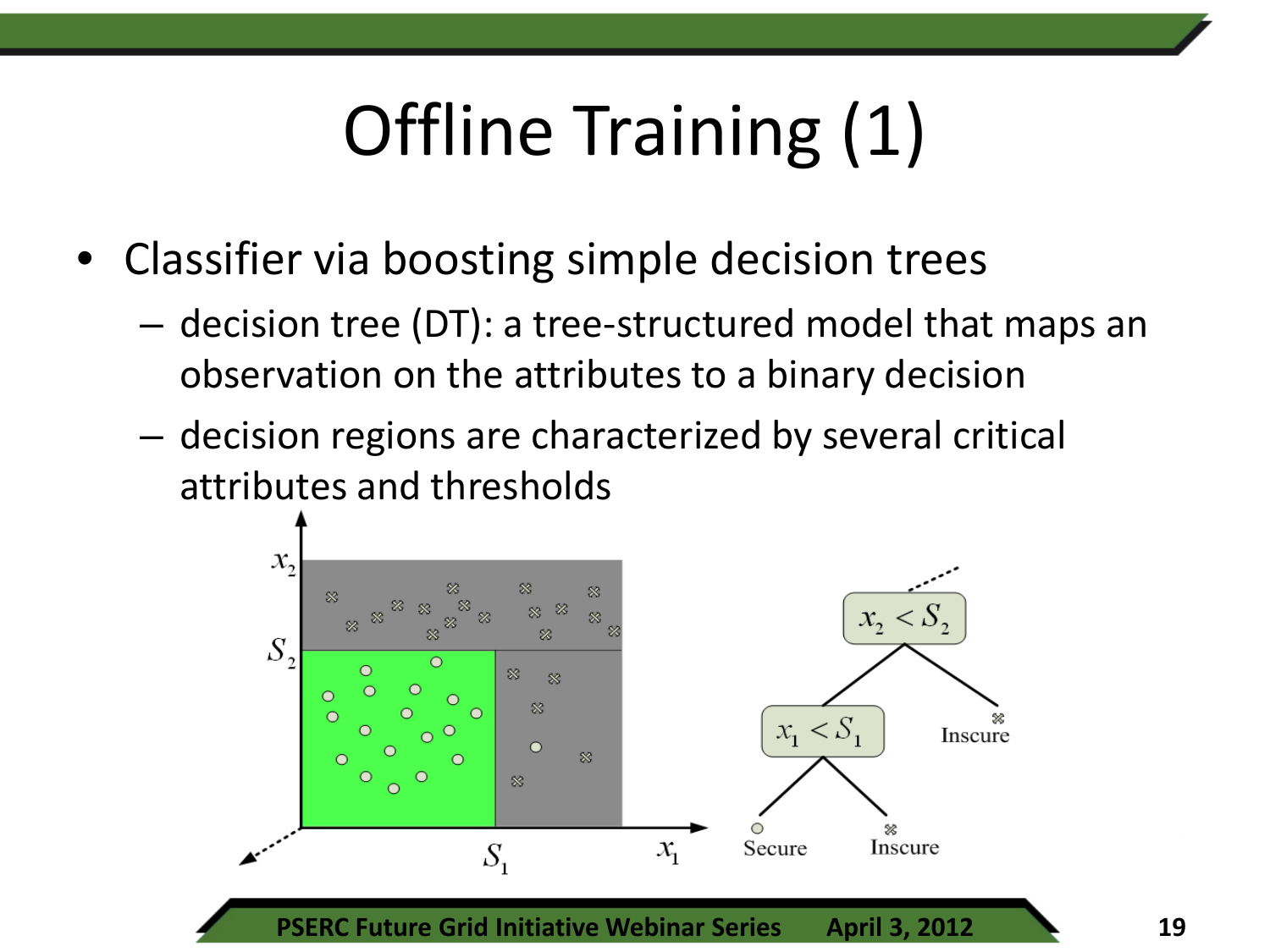# Offline Training (2)

- Simple DTs (DTs with a smaller height) are more robust to noise*,* compared to a fully-grown DT
- "Boost" the accuracy • build multiple simple DTs sequentially, using adaptive data weights
	- subsequent DTs assign higher weights to cases misclassified by previous DTs
	- a weighted voting among the simple DTs

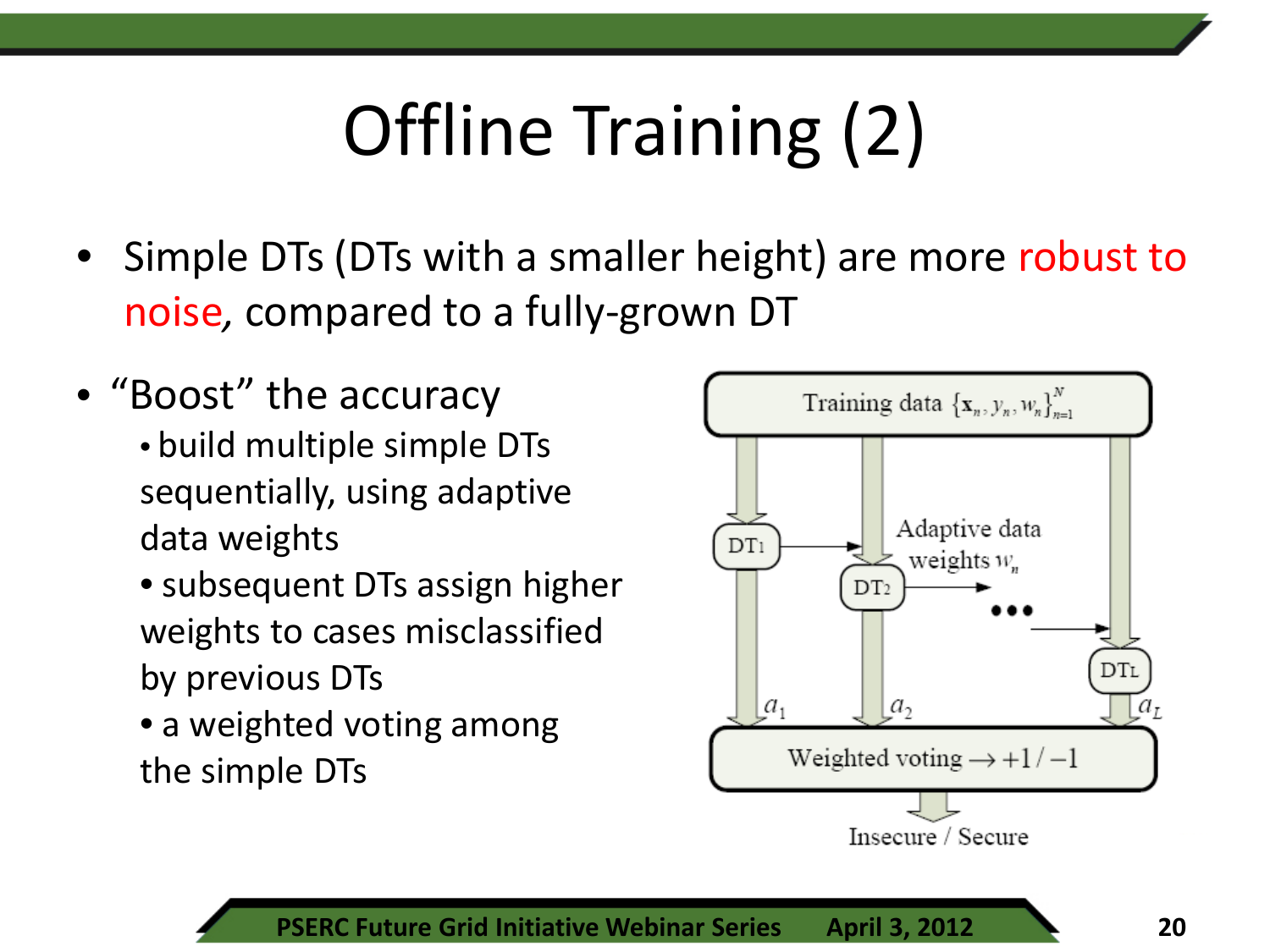## Near Real-time Update

- A low-complexity algorithm for updating the classifier
	- simple DTs are gracefully updated, without rebuilding
	- new cases are incorporated into the simple DTs one at a time
		- a simple DT remains unchanged if it classifies the new case correctly
		- otherwise, only the nodes which misclassify the new cases are updated
	- the voting weights of the simple DTs are recomputed for accuracy assurance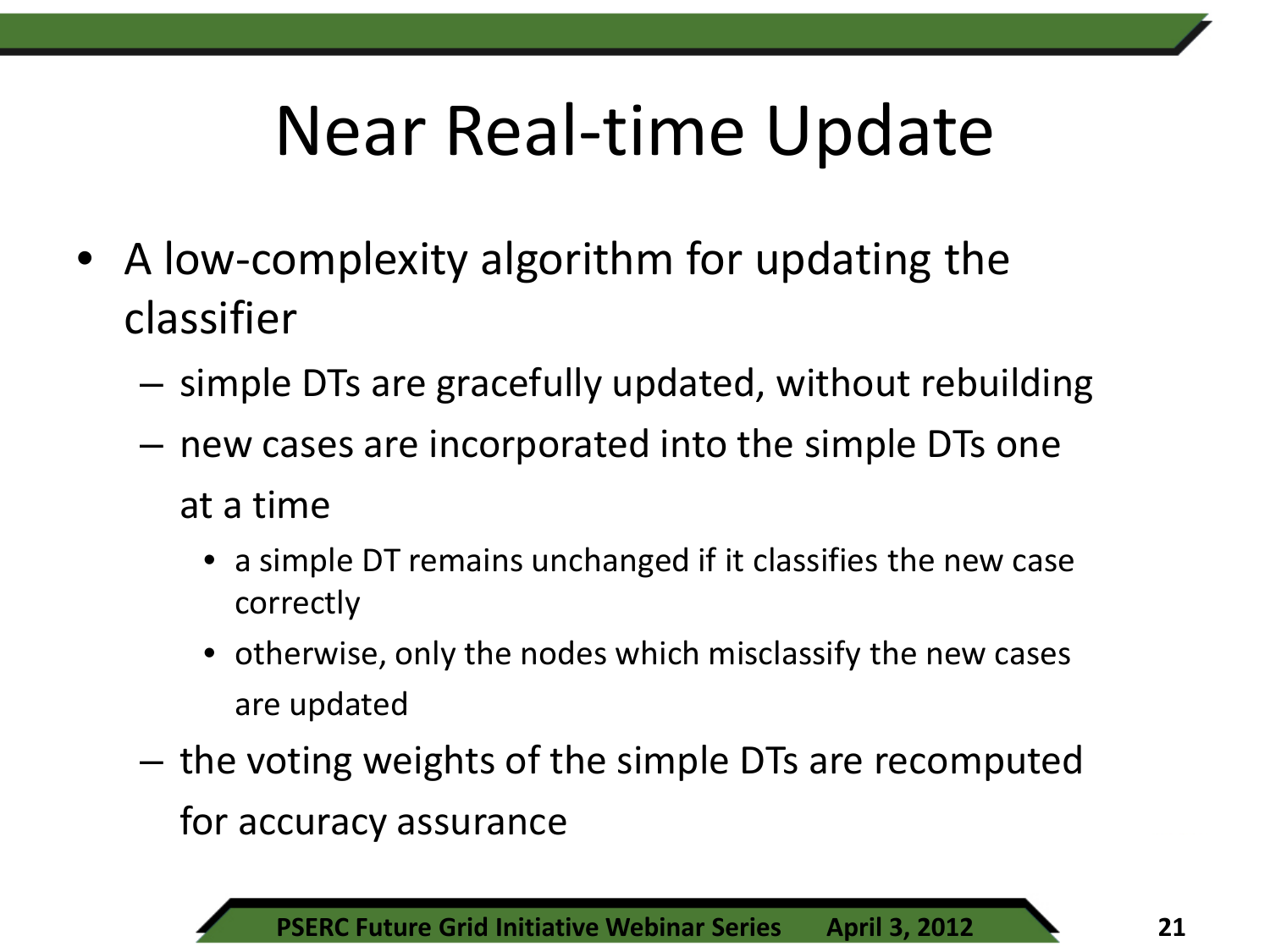# Online DSA with Missing PMU Data

- In online DSA, critical measurements could be unavailable due to
	- random failures of PMUs and PDCs
	- large communication latency
- Initial case study suggests that traditional surrogate method of DTs does not work well
- Online DSA with randomly missing PMU data is still an open problem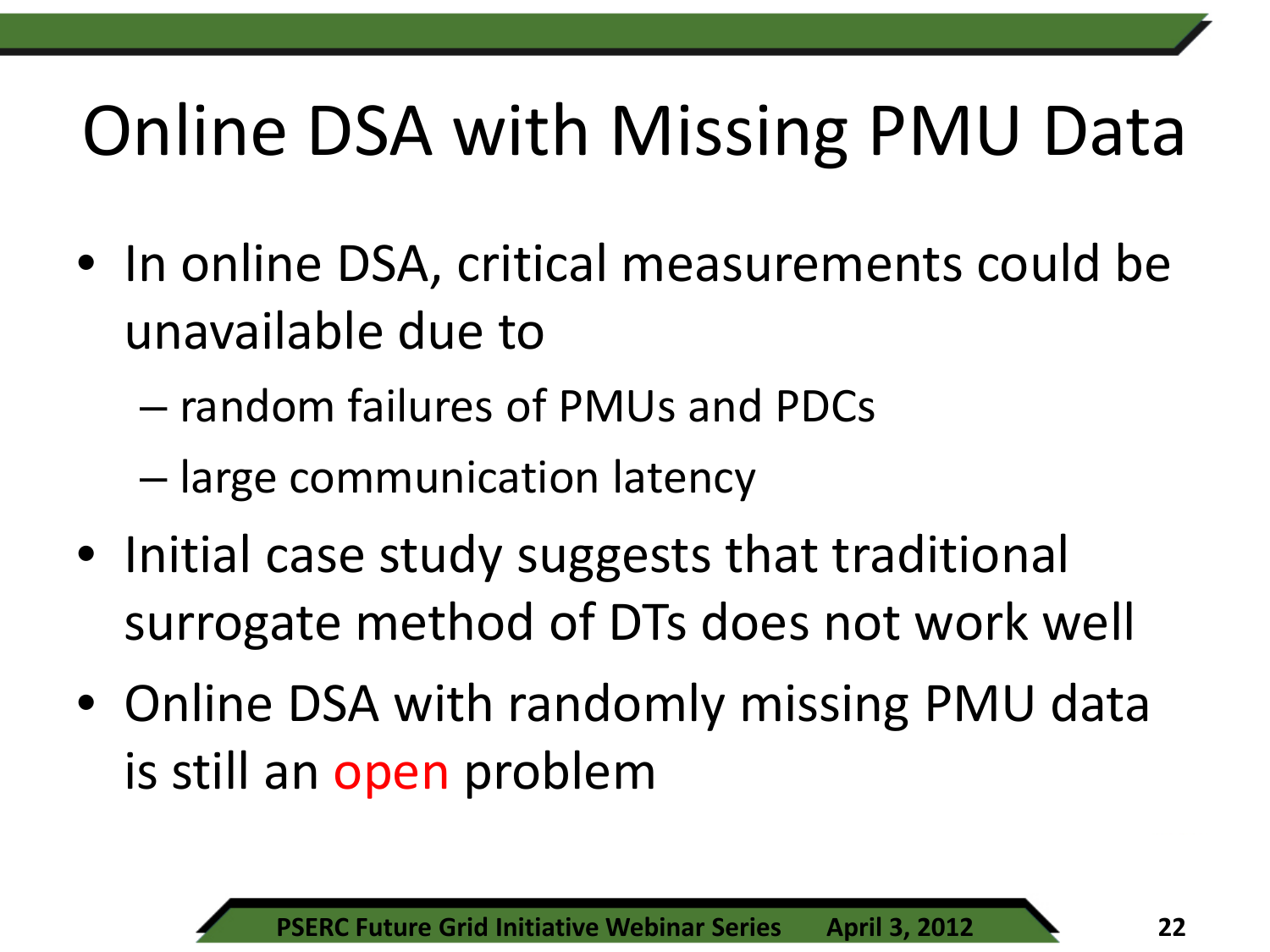#### Modeless Assessment

• Another possible approach to security assessment is the "modeless" approach, where

Thevenin Equivalents as seen by key lines are computed from PMU data and used to estimate the margins to (thermal, voltage and angles) security violations

• With PMU data being the primary source of creating the equivalents, the assessment would be able to track the margins to critical values in real-time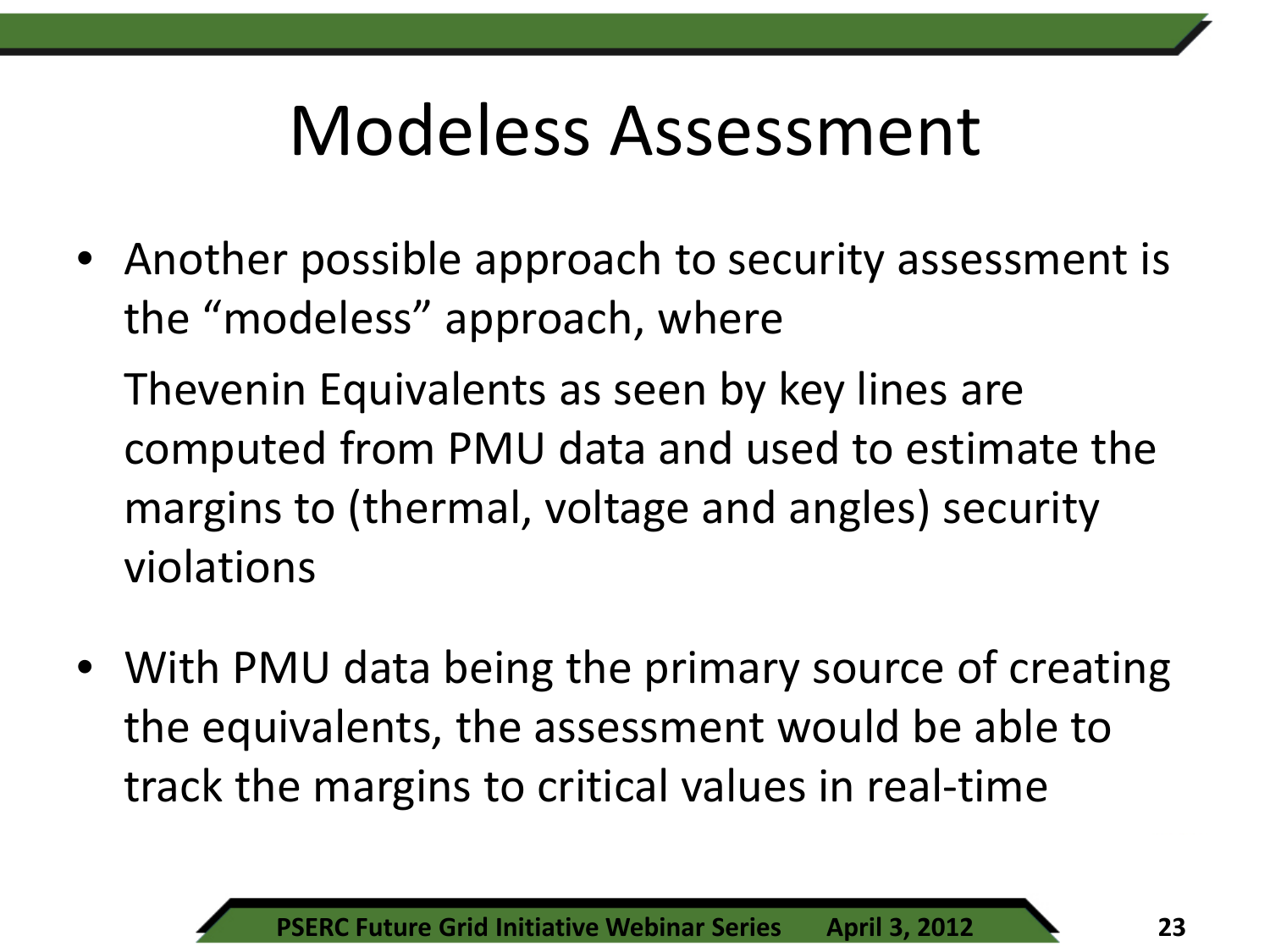#### Synchrophasor Data Fusion for Fault Detection and Localization

- Fault diagnosis of transmission lines is challenging, due to the complex system uncertainty and measurement errors
- In light of the stochastic nature of power systems, the bus injections and branch flows could be variable across various time scales
- Probabilistic graphical models to model the spatially correlated data from PMUs, and use statistical hypothesis testing for the task of fault diagnosis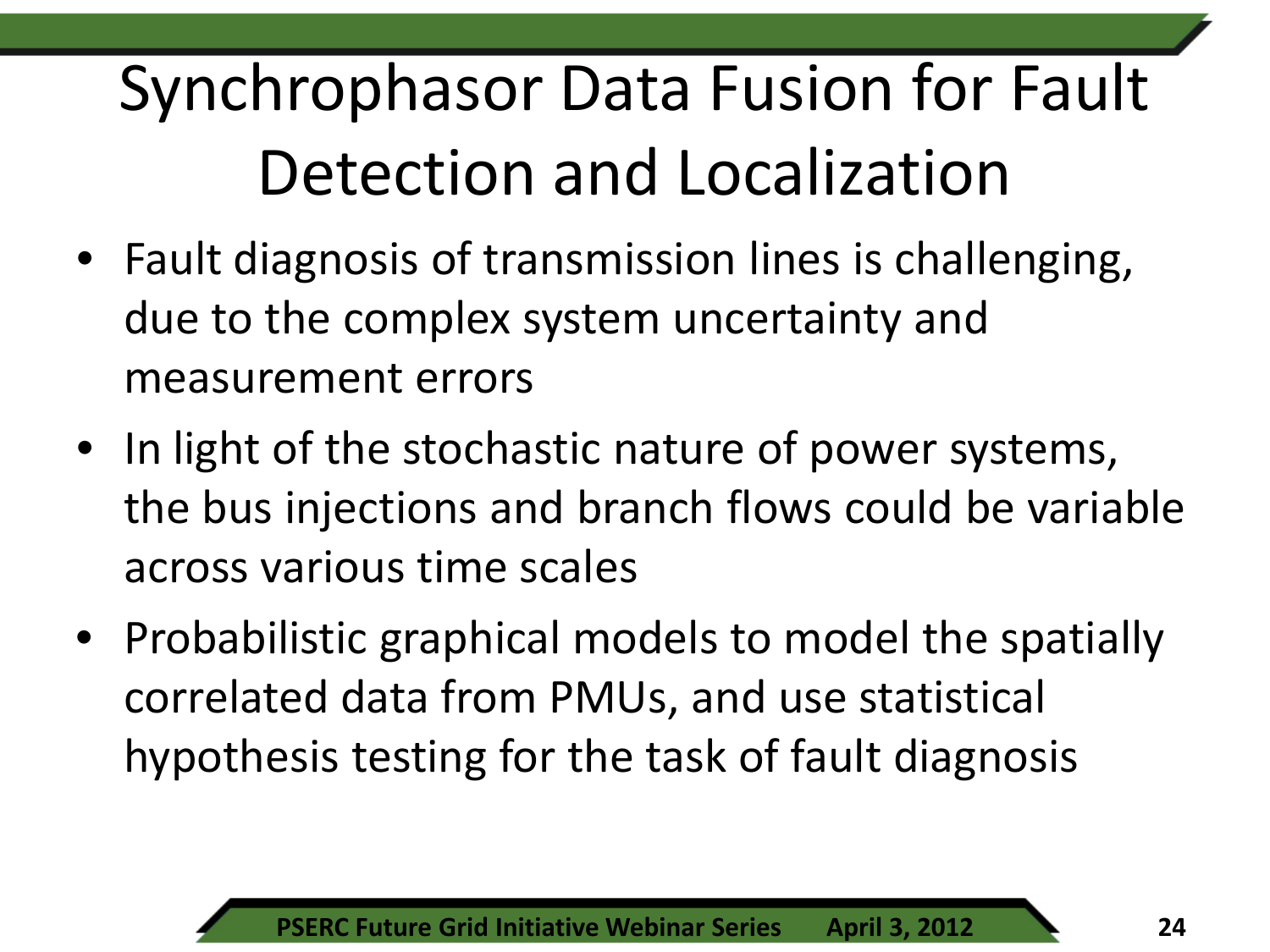#### DC Power Flow Model

• Branch flow

$$
P_{ij} = b_{ij} \left( \theta_i - \theta_j \right)
$$
\n
$$
\theta_i, \theta_j : \text{phasor angles at buses}
$$
\n
$$
P_{ij} : \text{branch flow}
$$

• Bus injection

$$
P_i = \sum_{j \neq i} P_{ij} = \sum_{j \neq i} b_{ij} \left( \theta_i - \theta_j \right)
$$

• The phasor angle at bus i

$$
\theta_i = \sum_{j \neq i} c_{ij} \theta_j + \frac{1}{\sum_{j \neq i} b_{ij}} P_i \quad \text{, where } c_{ij} = b_{ij} / \sum_{j \neq i} b_{ij}
$$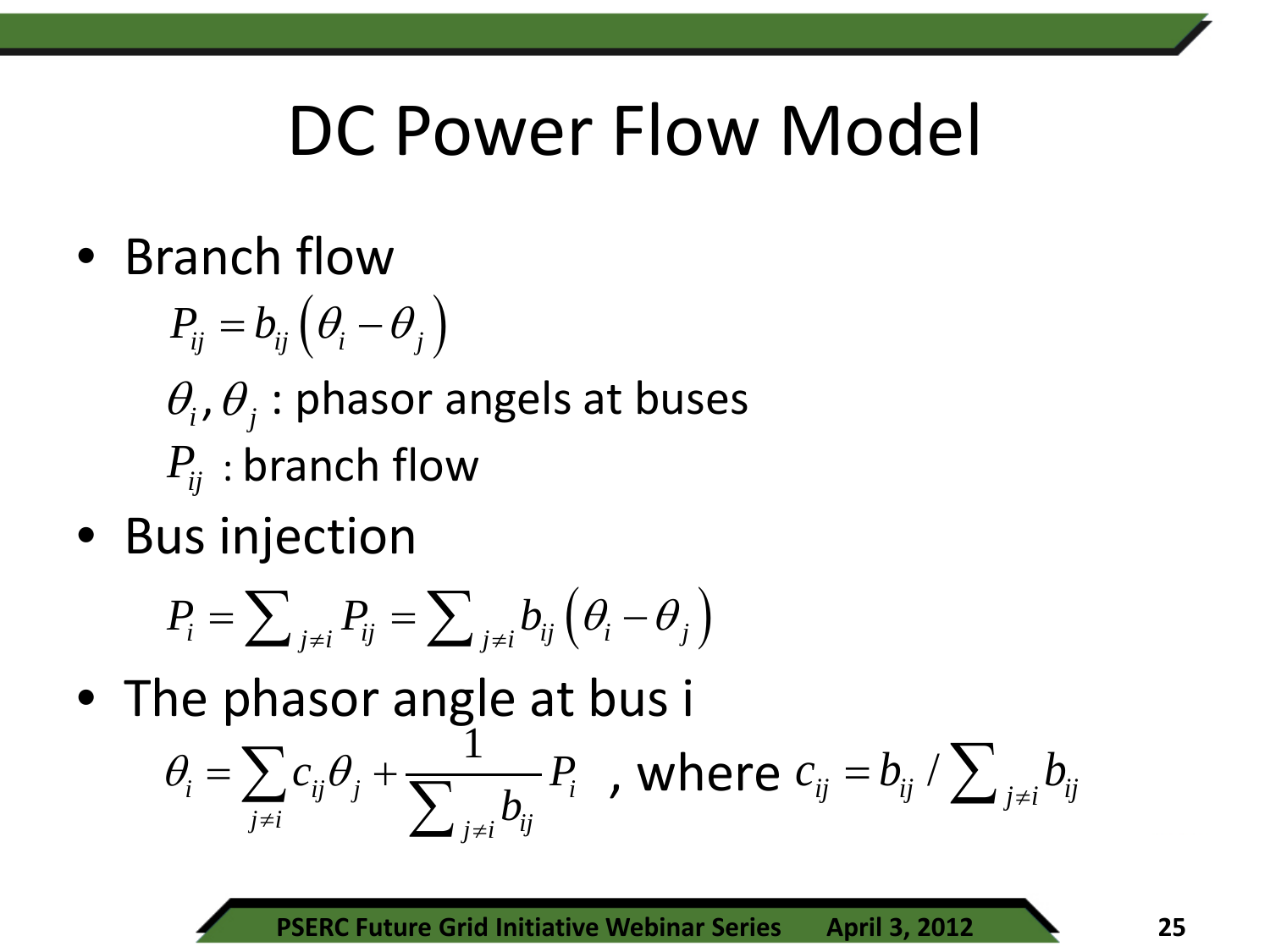## A GMRF Model for Phasor Angles

• Phasor angle

 $\theta_i$  could be modeled as a Gaussian random variable truncated within  $[0,2\pi)$ 

- Conditional distribution  $\theta_i | \mathbf{\Theta}_{-i} \sim N(u_i + \sum_{j \neq i} r_{ij} (\theta_j - u_j), 1)$
- Joint distribution

 $\mathbf{\Theta} \sim N(\mathbf{0}, \mathbf{J}^{-1}), \quad \mathbf{J} = \mathbf{I} - \mathbf{R}$ 

- $-$  partial correlation matrix  $\mathbf{R} = [r_{ij}]$
- $-$  for  $\theta$ <sub>*i*</sub>,  $r_{ij}$  is proportional to  $b_{ij}$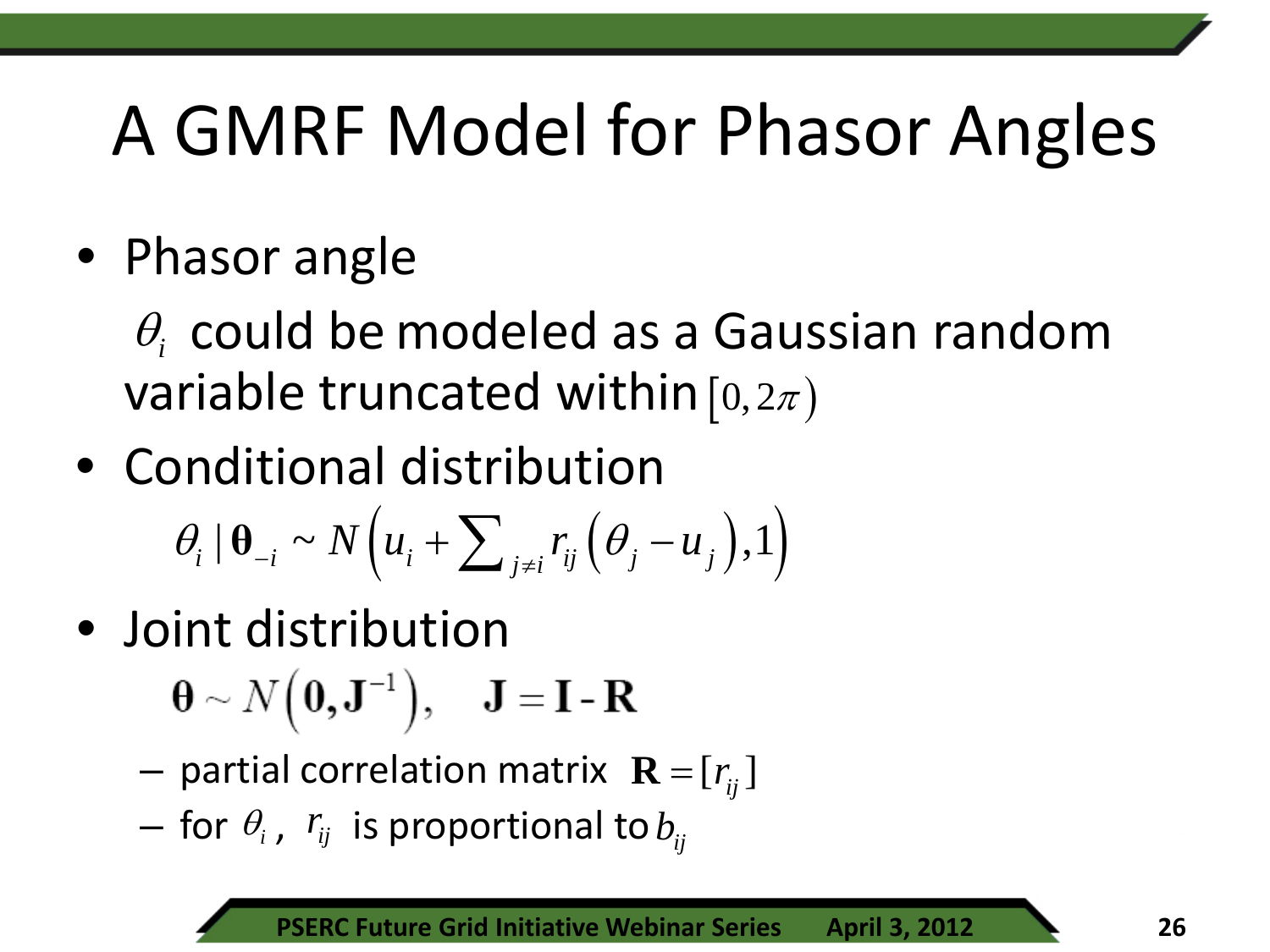#### Example: GMRF Model

IEEE 14-bus system and the dependency graph of phasor angles



Intuition behind dependency graph: given the phasor angles at neighbor buses, the phasor angle is independent of all the other phasor angles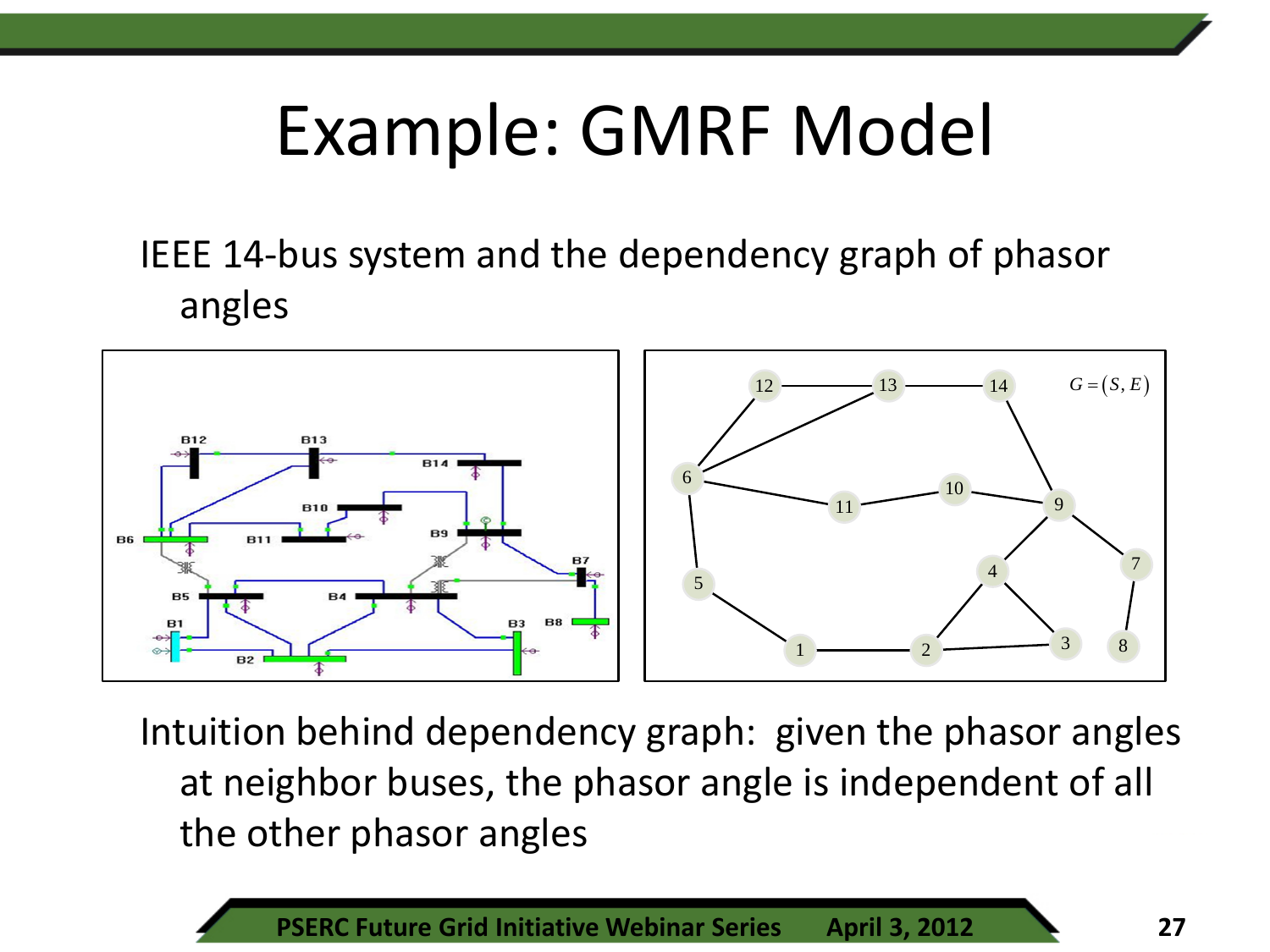## Fault Detection and Localization

• Fault detection through hypothesis testing on the change of partial correlation coefficients

$$
\begin{cases} \mathcal{H}_0 : r_{ij} = r'_{ij} & \forall \{i, j\} \in E' \\ \mathcal{H}_1 : r_{ij} \neq r'_{ij} & \exists \{i, j\} \in E' \end{cases}
$$

where,  $\mathbf{R}', E'$  are the partial correlation matrix and the line set under normal condition

• Fault localization: a line is faulted if the partial correlation of the phasor angles of the two terminal buses is changed

$$
\delta_{ij} (d_{ij}, \varepsilon) = \begin{cases} 0 & \text{if } d_{ij} \leqslant \varepsilon \\ 1 & o.w. \end{cases} \quad \forall \{i, j\} \in E',
$$

$$
d_{ij} \triangleq \left| \frac{\hat{r}_{ij}}{r'_{ij}} - 1 \right|
$$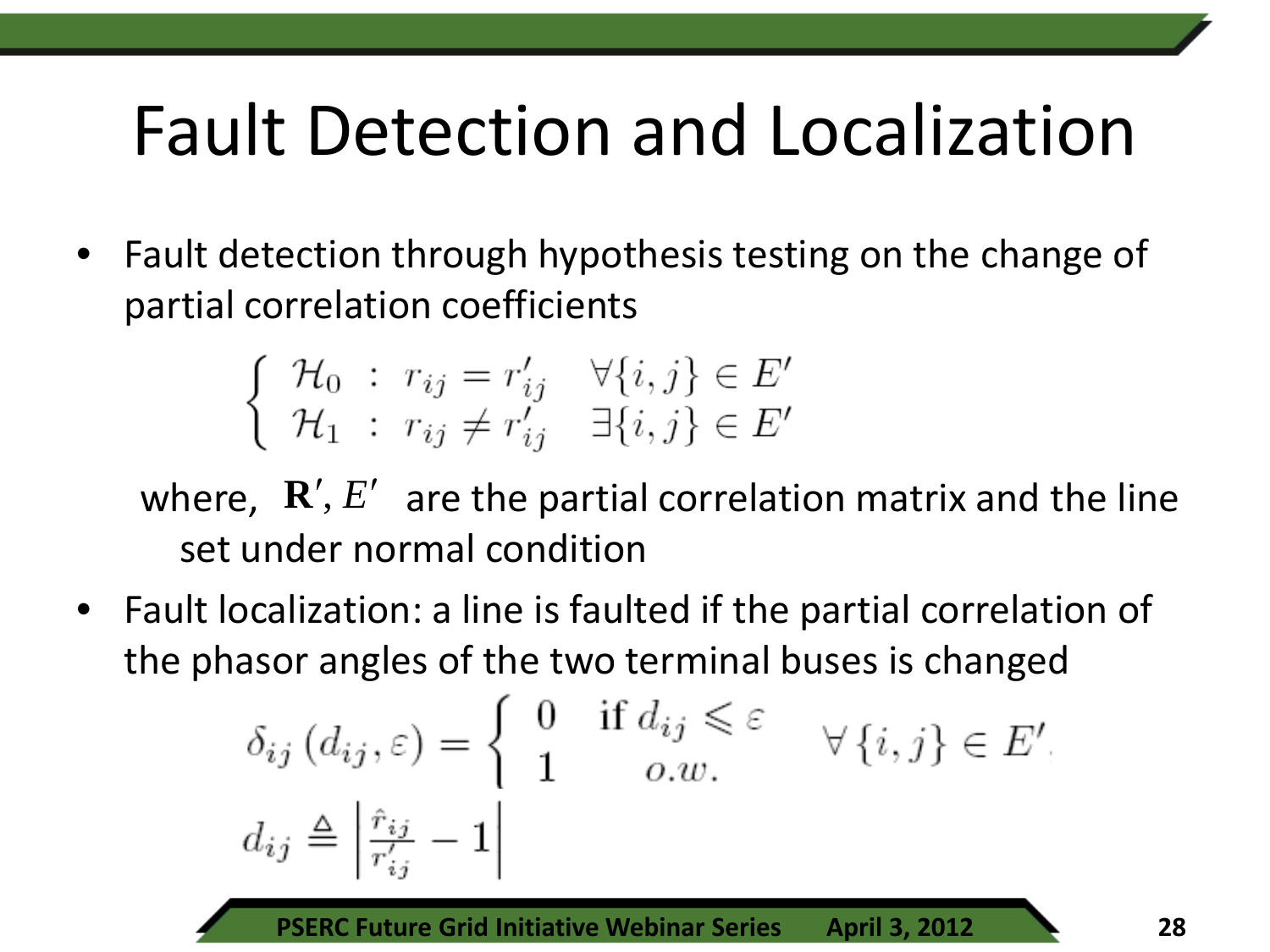#### III) Decentralized network inference using synchrophasor data

- multi-scale decomposition of GMRF
- subfields perform estimation based on local measurements
- The information matrix used for fault detection and localization is obtained through simple message passing

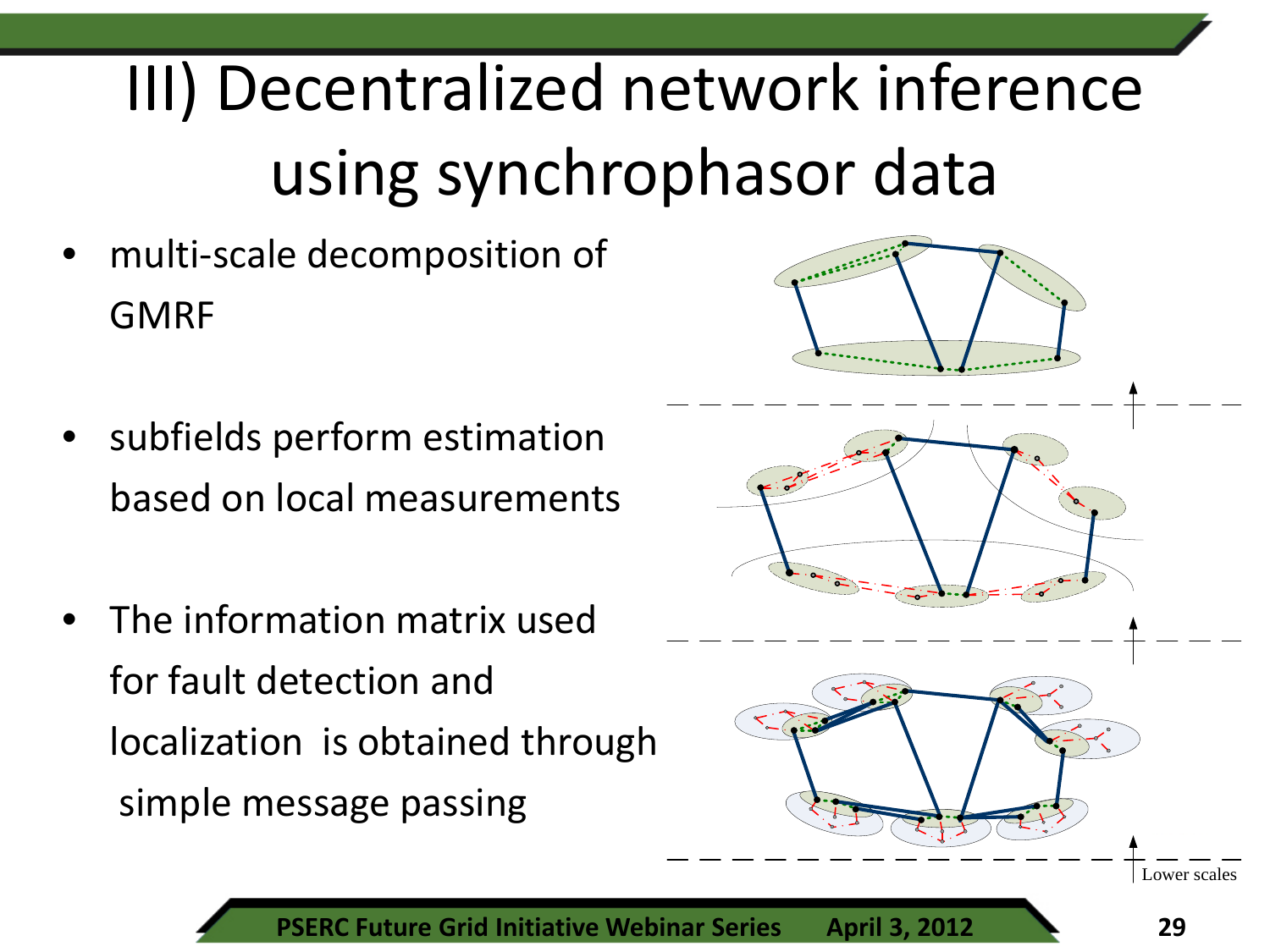## Robust architecture for smart grids

- **Interdependence** 
	- power substation receive control signals through communication node
	- communication node relies on the power supply from power grid

power grid and communication network could be modeled as two interdependent networks

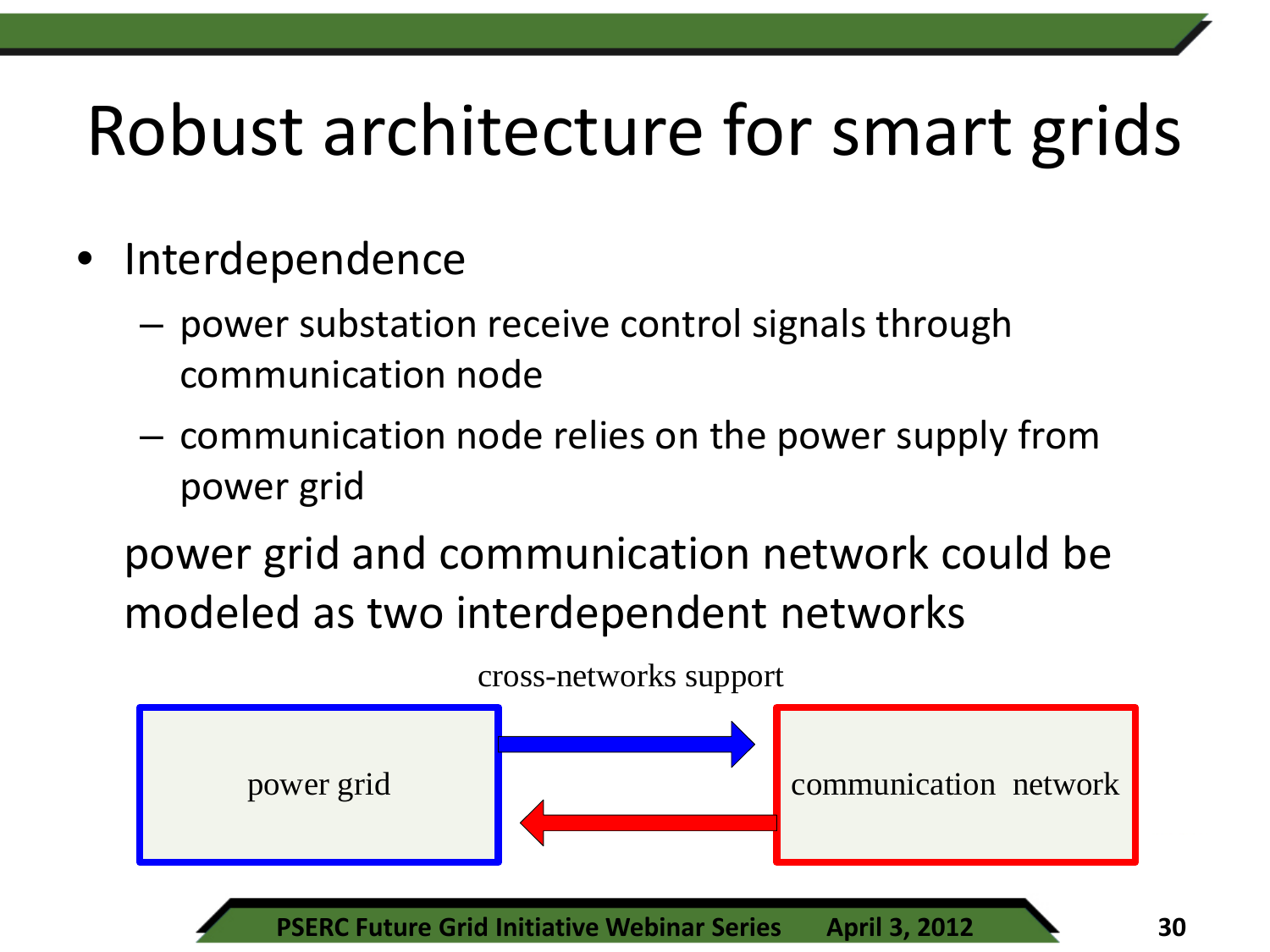#### Interdependent Networks

Model of Interdependent Networks [Buldyrev'10]



Inter-edge:

- specify the interdependence between two networks
- bi-directional

Intra-edge:

• the connections between the nodes in the same network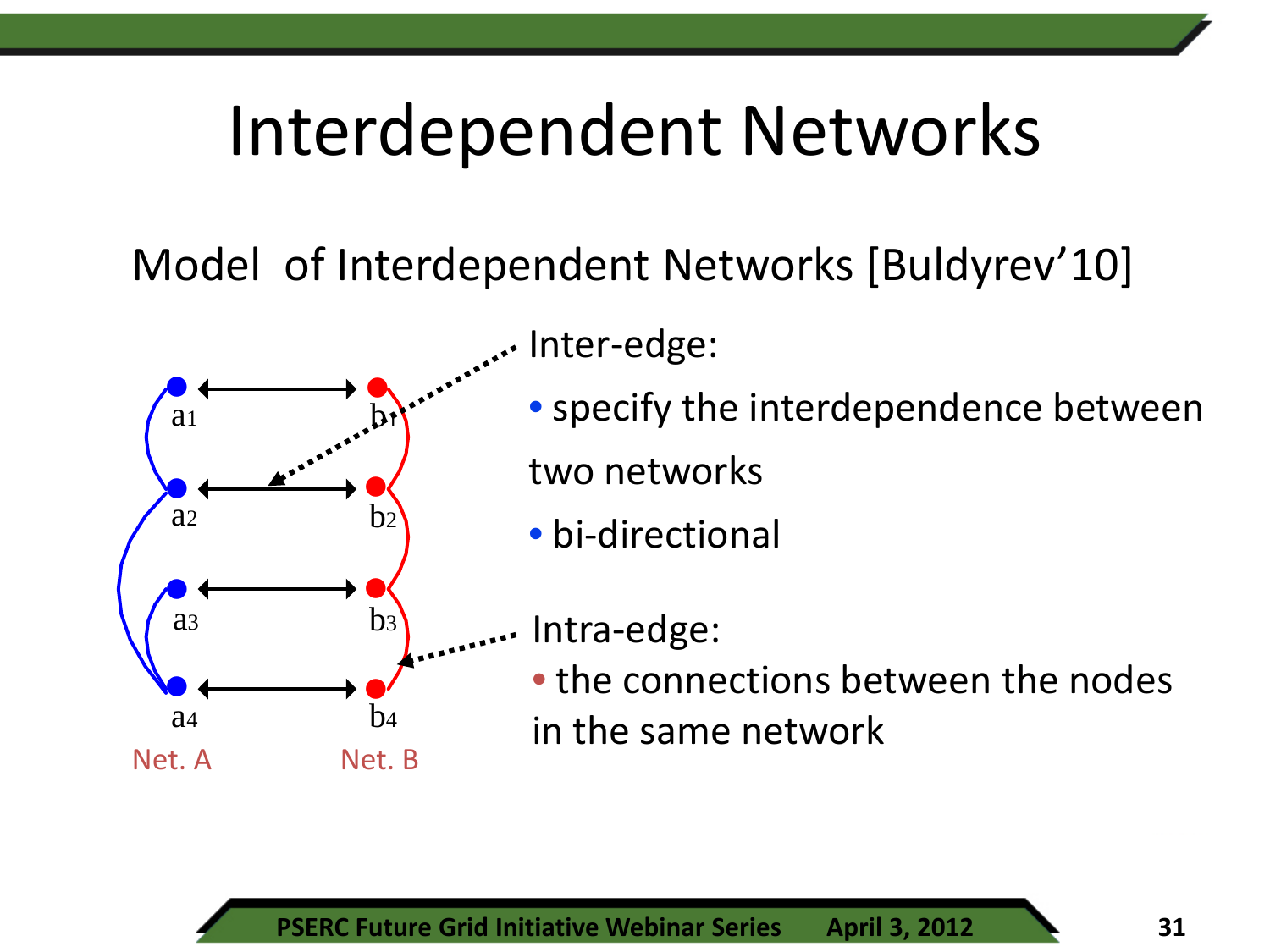#### Cascading Failures in Interdependent Systems: An Example





#### stage1

- After a4 is removed, a3 fails since it is no longer in the giant component in A
- The intra & inter edges associated with a3 and a4 will be removed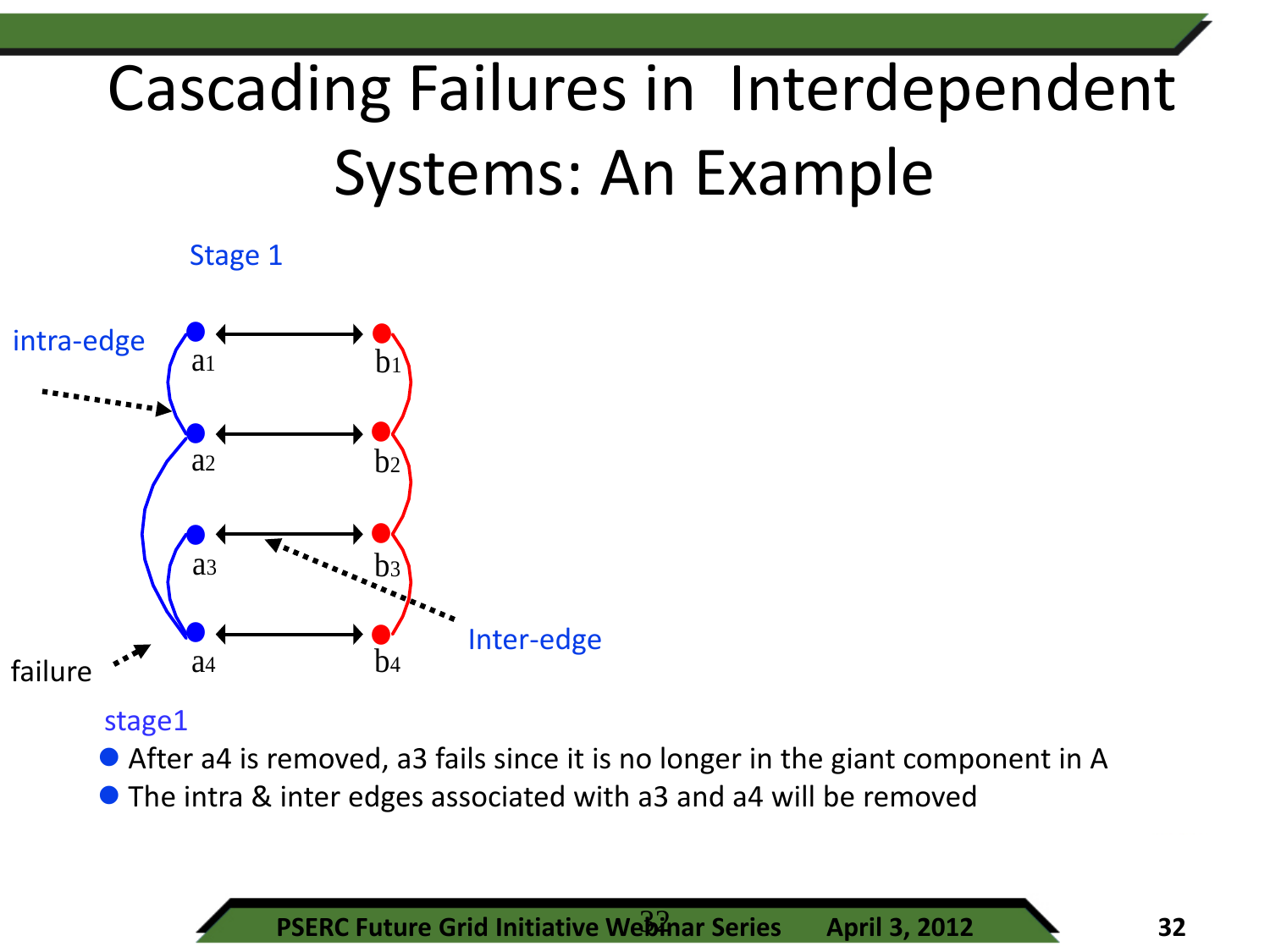#### Cascading Failures in Interdependent Systems: An Example



stage 2 ● b3 and b4 will be removed due to losing inter-edges from A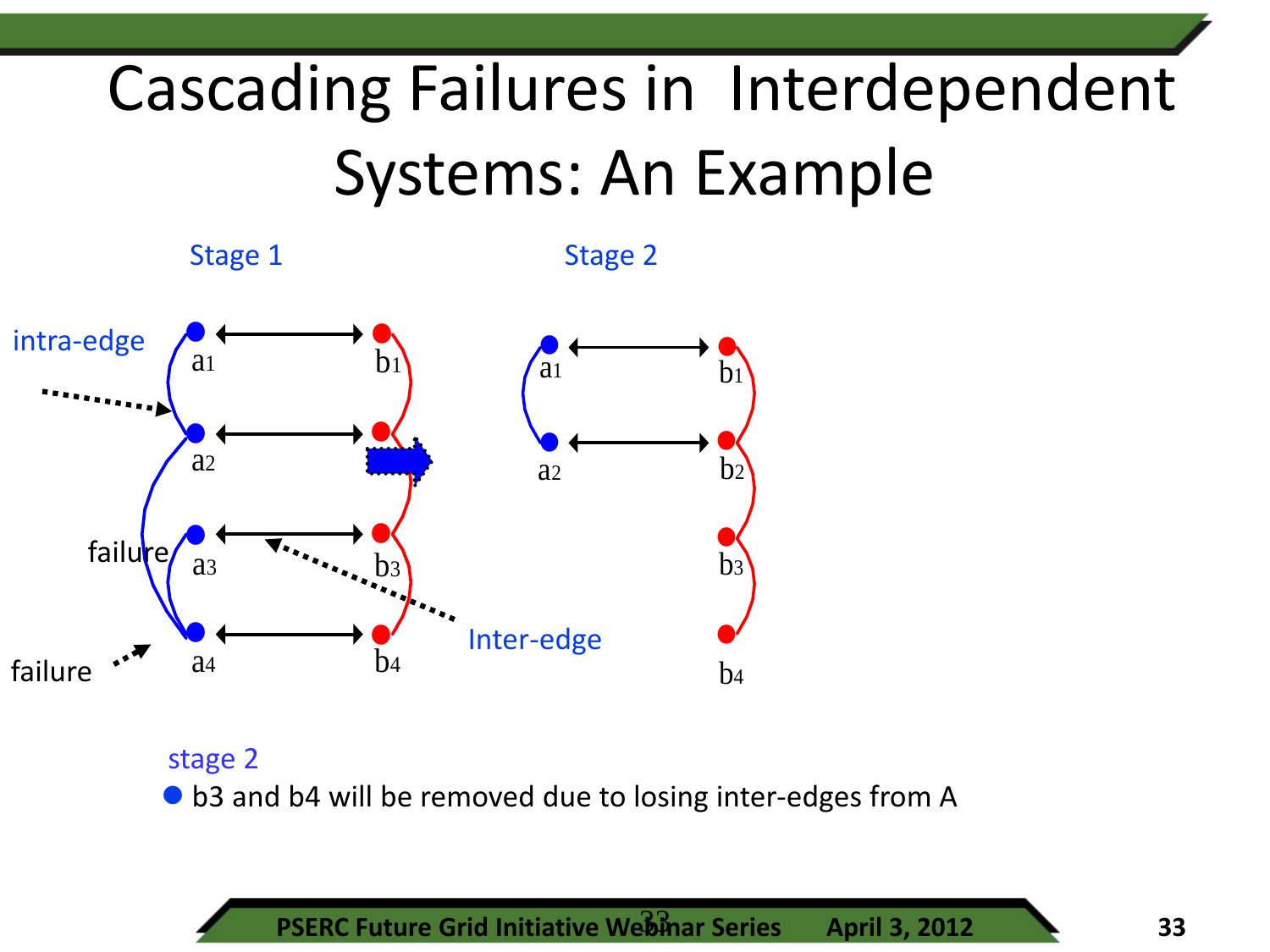#### Cascading Failures in Interdependent Systems: An Example

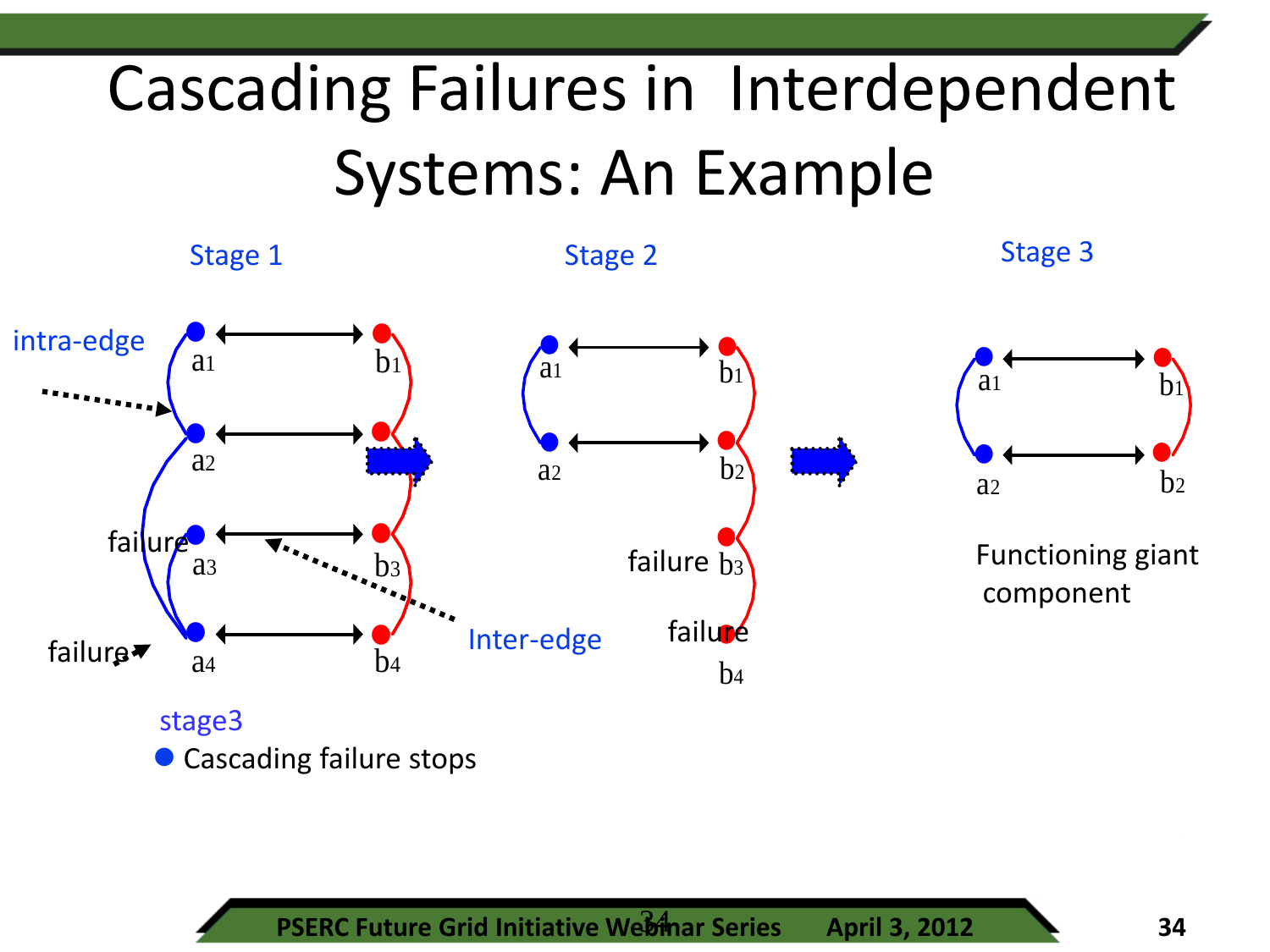#### Inter-edge Allocation Strategy

• Regular allocation: each node in network A and network B has exactly k inter-edges.



• Regular allocation can lead to higher system robustness to cascading failures than random allocation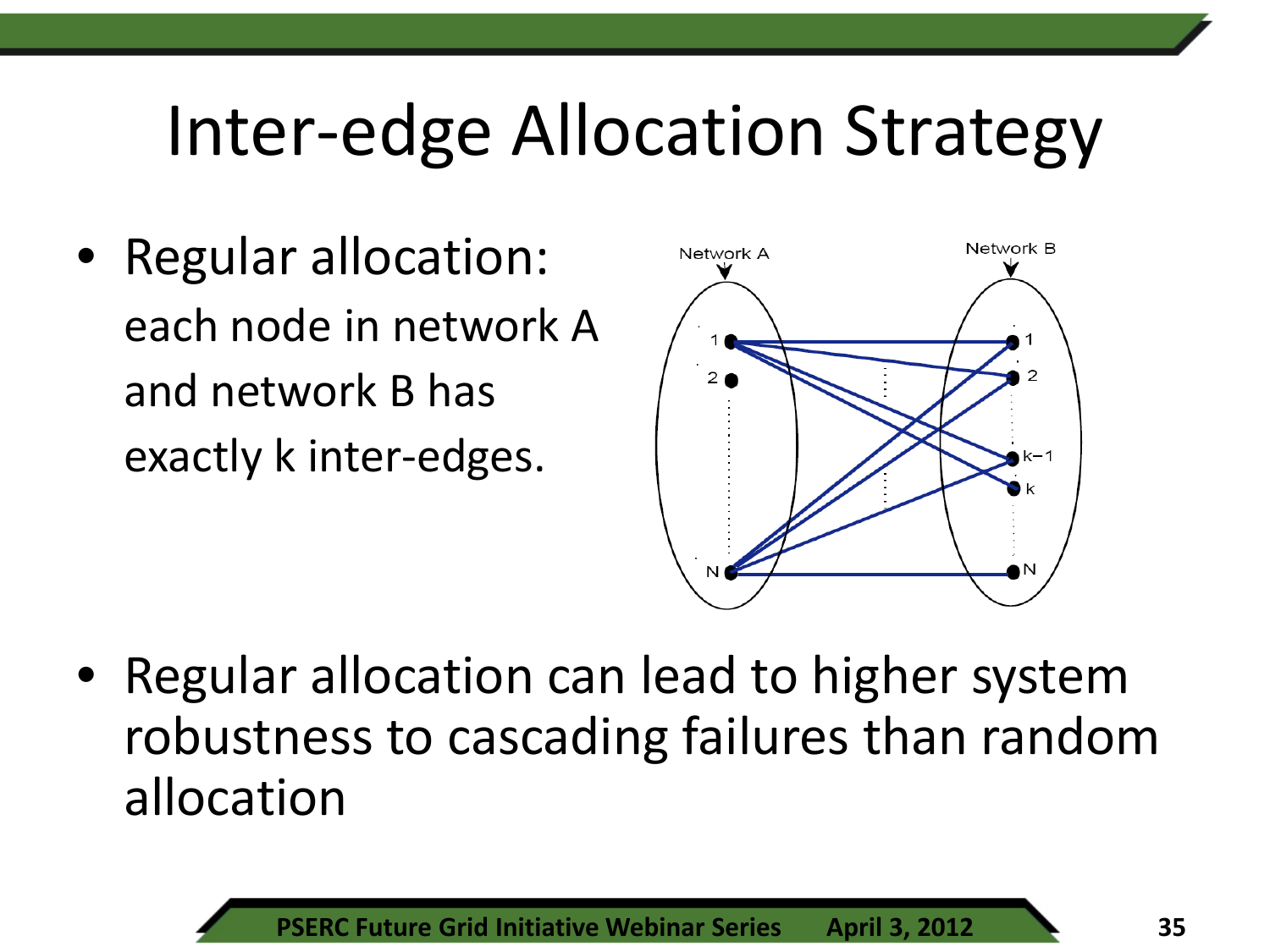# Analysis of Cascading Failures

The functioning giant component size in the dynamic of cascading failures



 …. • Finally reach an equilibrium point (the end of cascading failures)

• By calculating the equilibrium point, the ultimate giant component size and *critical threshold*   $p_c$  could be obtained

• critical threshold  $p_c$  is defined as the critical value of p when the random removal of a fraction (1-p) of the nodes in network A would lead to no giant component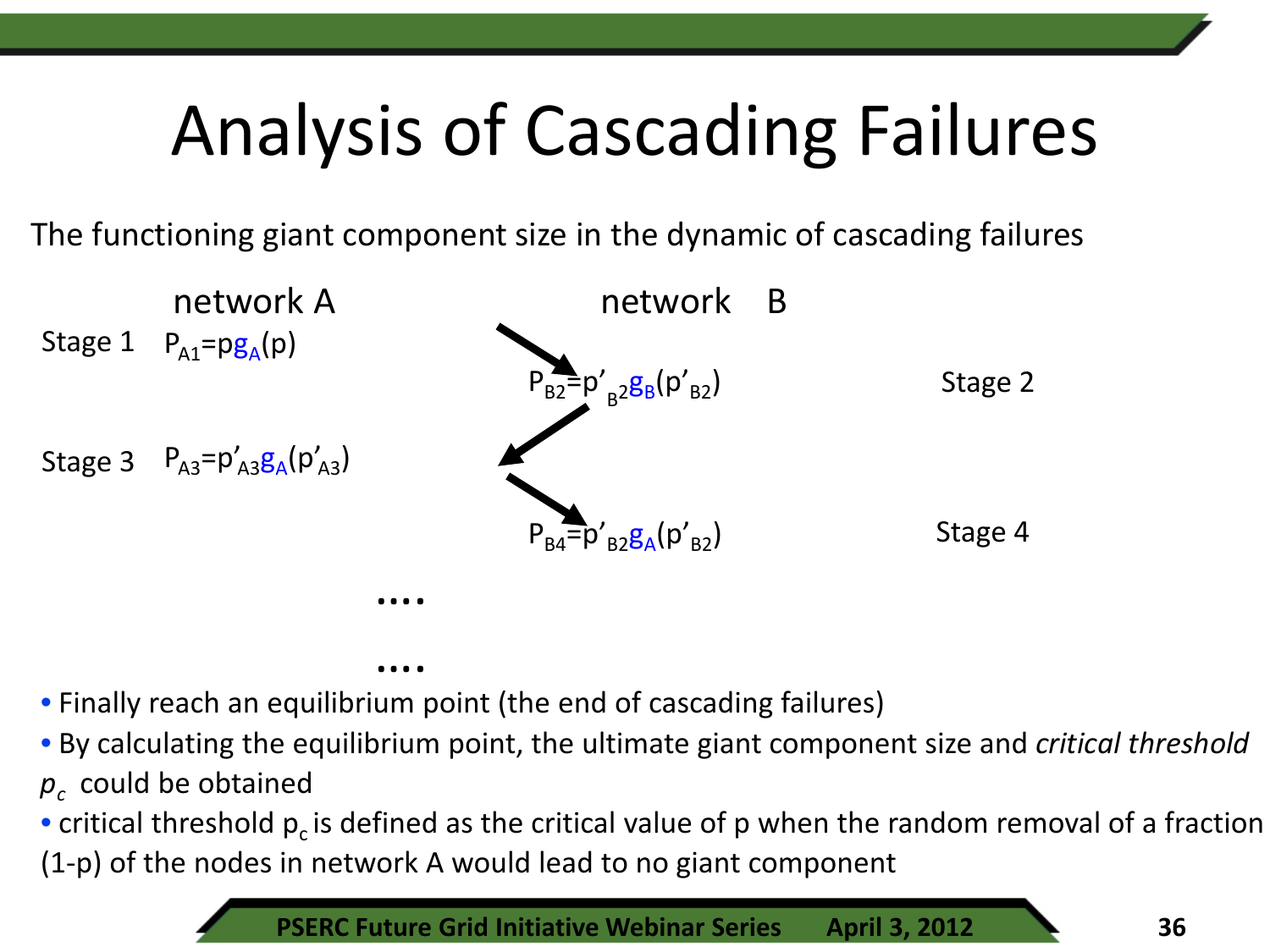#### Performance Comparison



• Two Erdos-Renyi network with average intra-degree a=b at different value

- Regular (uniform) allocation strategy leads to lower  $p_c$  under various conditions
- Lower  $p_c$  *indicates the higher robustness!*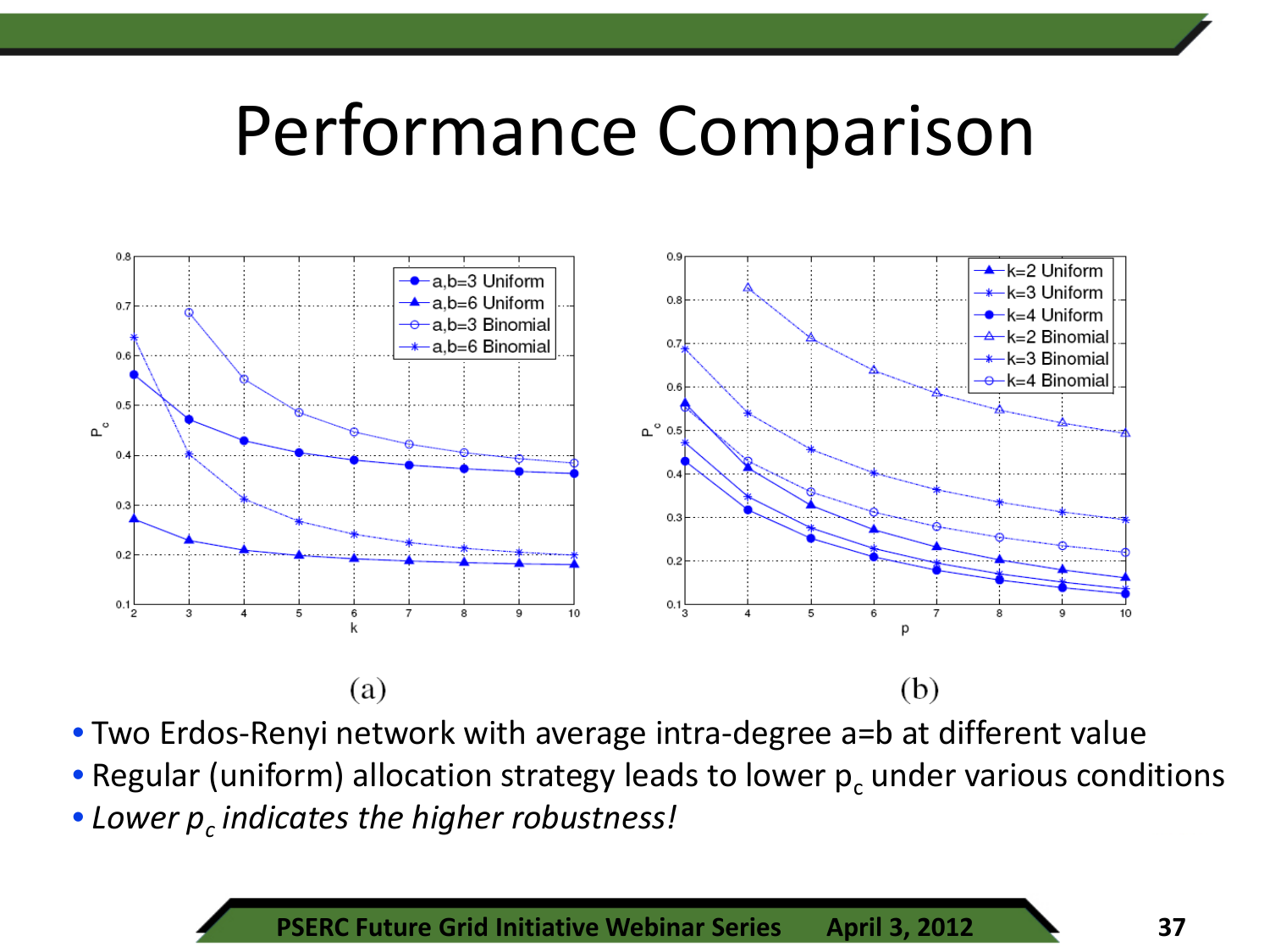#### Acknowledgement

- Reviewers
	- Floyd Galvan, Entergy
	- Naim Logic, Salt River Project
	- Shimo Wang, Southern California Edison
	- Gilbert Bindewald, U.S. Department of Energy
- Department of Energy
- National Science Foundation
- Power Systems Engineering Research Center